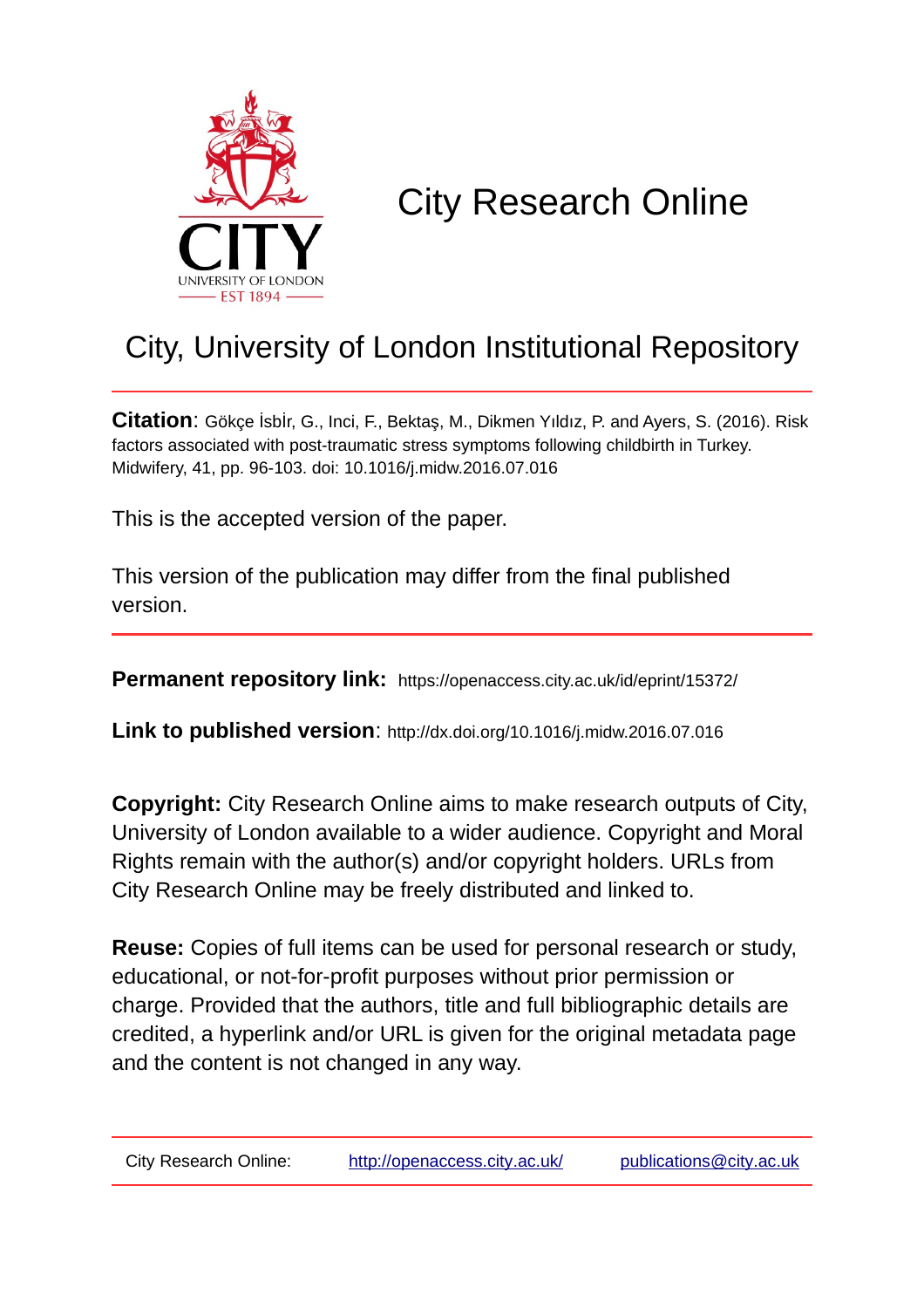#### **Abstract**

**Objective**: this study examined factors associated with symptoms of post-traumatic stress (PTS) following childbirth in women with normal, low-risk pregnancies in Nigde, Turkey. **Design**: a prospective longitudinal design where women completed questionnaire measures at 20+ weeks' gestation and 6-8 weeks after birth.

**Setting**: Eligible pregnant women were recruited from nine family healthcare centres in Nigde between September 2013 and July 2014. **Participants**: A total of 242 women completed questionnaires at both time points. **Measures**: PTS symptoms were measured using the Impact of Event Scale-Revised (IES-R) 6-8 weeks after birth. Potential protective or risk factors of childbirth self-efficacy, fear of childbirth, adaptation to pregnancy/motherhood, and perceived social support were measured in pregnancy and after birth. Perceived support and control during birth was measured after birth. Demographic and obstetric information was collected in pregnancy using standard self-report questions. **Findings**: PTS symptoms were associated with being multiparous, having a planned pregnancy, poor psychological adaptation to pregnancy, higher outcome expectancy but lower efficacy expectancy during pregnancy, urinary catheterization during labour, less support and perceived control in birth, less satisfaction with hospital care, poor psychological adaptation to motherhood and increased fear of birth postpartum. Regression analyses showed the strongest correlates of PTS symptoms were high outcome and low efficacy expectancies in pregnancy, urinary catheterization in labour, poor psychological adaptation to motherhood and increased fear of birth postpartum. This model accounted for 29% of the variance in PTS symptoms. **Conclusions**: This study suggests women in this province in Turkey report PTS symptoms after birth and this is associated with childbirth self-efficacy in pregnancy, birth factors, and poor adaptation to motherhood and increased fear of birth postpartum. **Implications for practice:** Maternity care services in Turkey need to recognise the potential impact of birth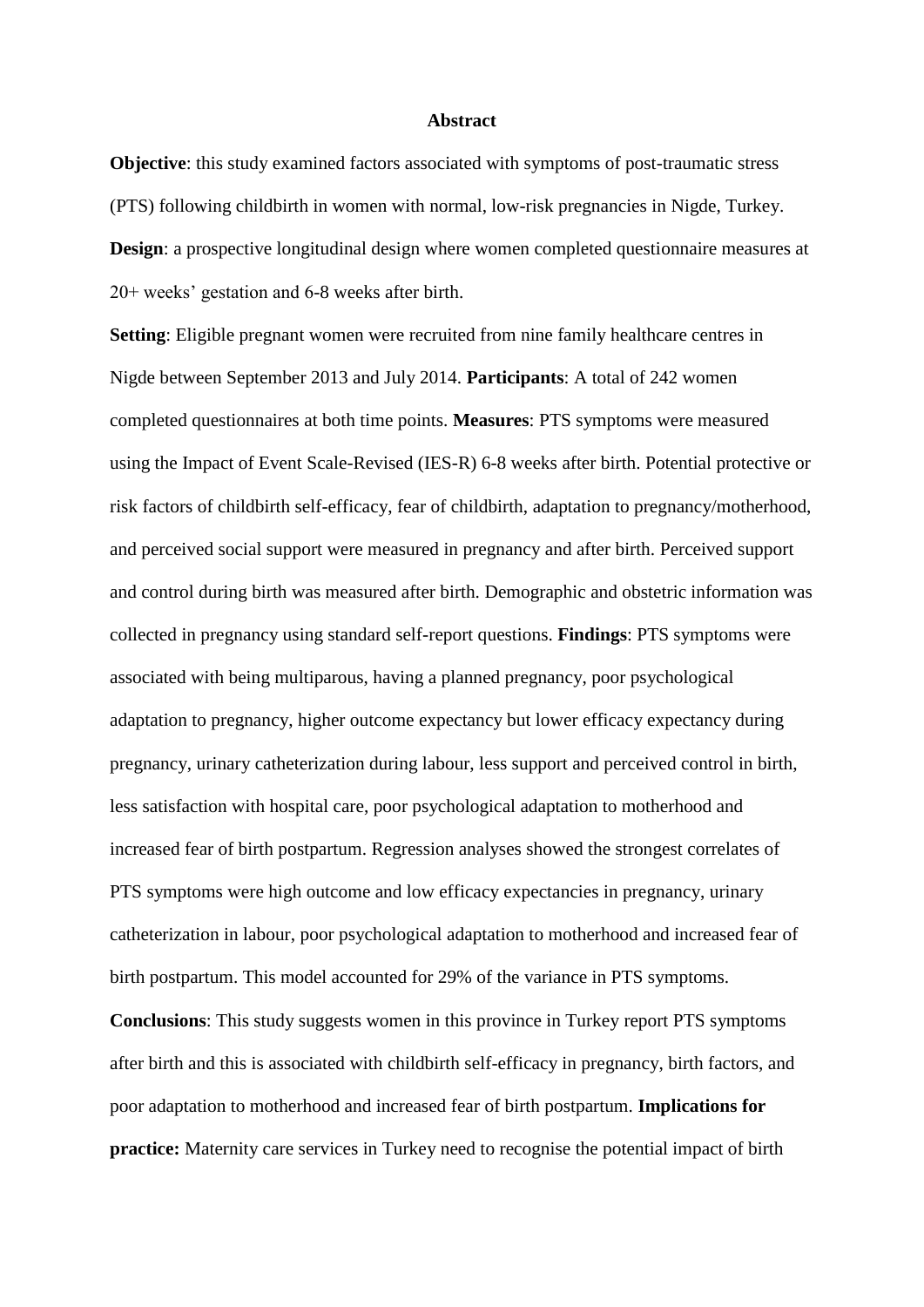experiences on women's mental health and adaptation after birth. The importance of selfefficacy in pregnancy suggests antenatal education or support may protect women against developing postpartum PTS, but this needs to be examined further.

**Key Words:** childbirth, pregnancy, post-traumatic stress disorder, mental health, postpartum.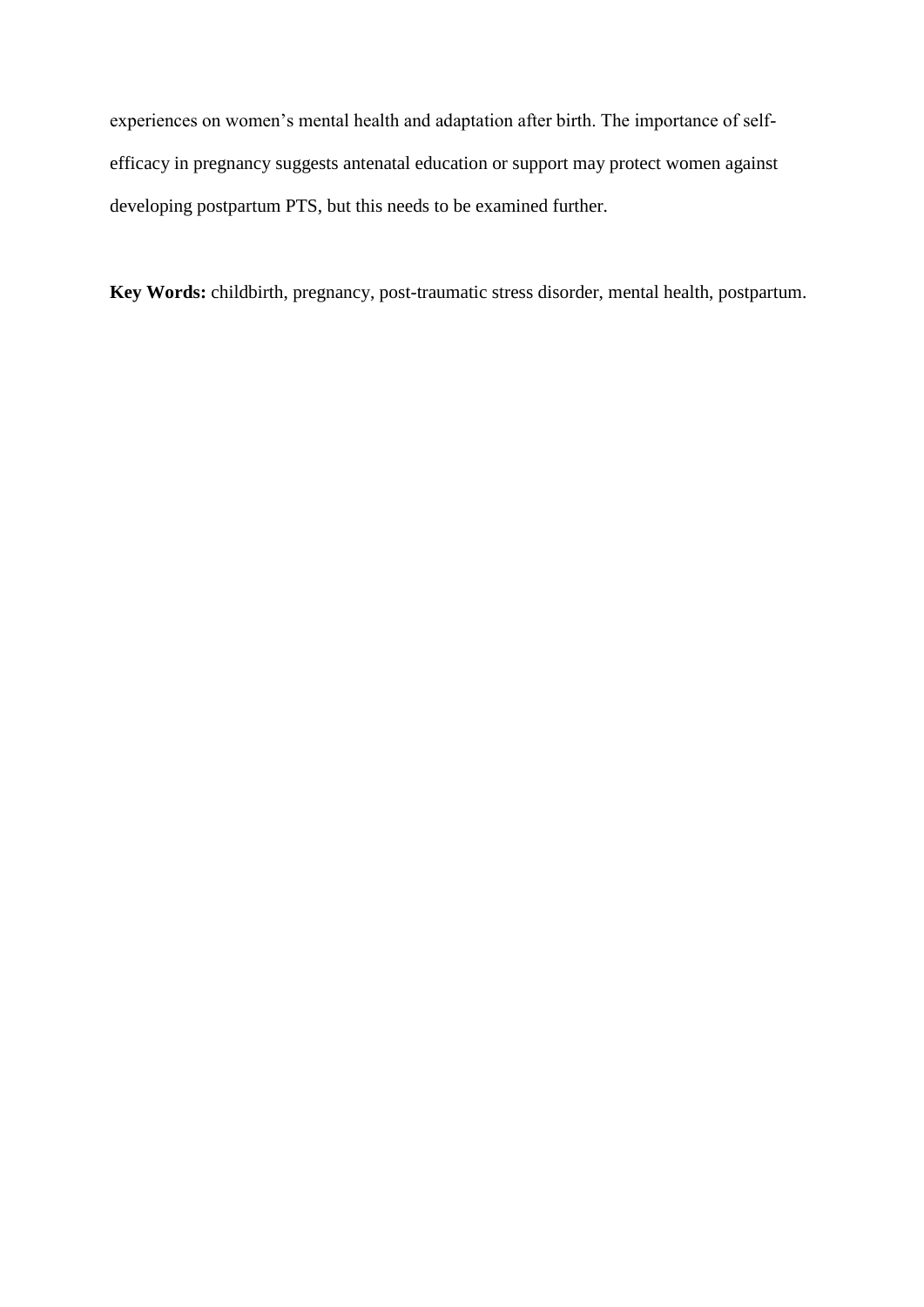#### **Factors associated with post-traumatic stress symptoms following childbirth in Turkey**

Childbirth is a challenging experience for many women and it is now recognized that a small proportion of women may perceive birth as traumatic and develop post-traumatic stress disorder (PTSD) as a result. Others may experience severe symptoms of post-traumatic stress (PTS) that are distressing but do not reach threshold for a diagnosis of PTSD (Alcorn et al., 2010; O'Donovan et al., 2014). PTS therefore affects a larger number of women. A difficult or complicated birth can lead to the development of PTS if a woman believes her life or her baby's life is in danger during birth and she feels intense fear, helplessness and horror (American Psychiatric Association, 2000). Symptoms of PTS include intrusive thoughts, flashbacks and nightmares, emotional numbing, avoidance of reminders of the birth, and hyper-arousal such as irritability (APA, 2000). Loss of control, feeling trapped, and vivid memories of the event have also been noted as experiences and perceptions of women after a difficult or traumatic childbirth (Elmir et al., 2010; Goldbort, 2009). Although the disorder of PTSD is clearly defined in diagnostic nomenclature there is controversy over recent revisions to the diagnostic criteria (Hoge et al., 2016). PTS is defined and measured in different ways but a common approach is to use established cut-offs on measures of the frequency of symptoms from non-diagnostic measures, such as the Impact of Event Scale (Horowitz, Wilner & Alvarez, 1979). Measures of PTS are highly associated with PTSD but are not completely aligned.

Studies have reported a range of prevalence rates of PTS after birth. Differences in prevalence are likely to be due in part to the cultural context and health care system of the country in which it is studied (Garthus-Niegel et al., 2013; Modarres et al., 2012; Grekin & O'Hara, 2014). A large study of women in Norway reported that 1.8% of women had severe PTS following childbirth (Garthus-Niegel et al., 2013). In contrast, a study in Iran found that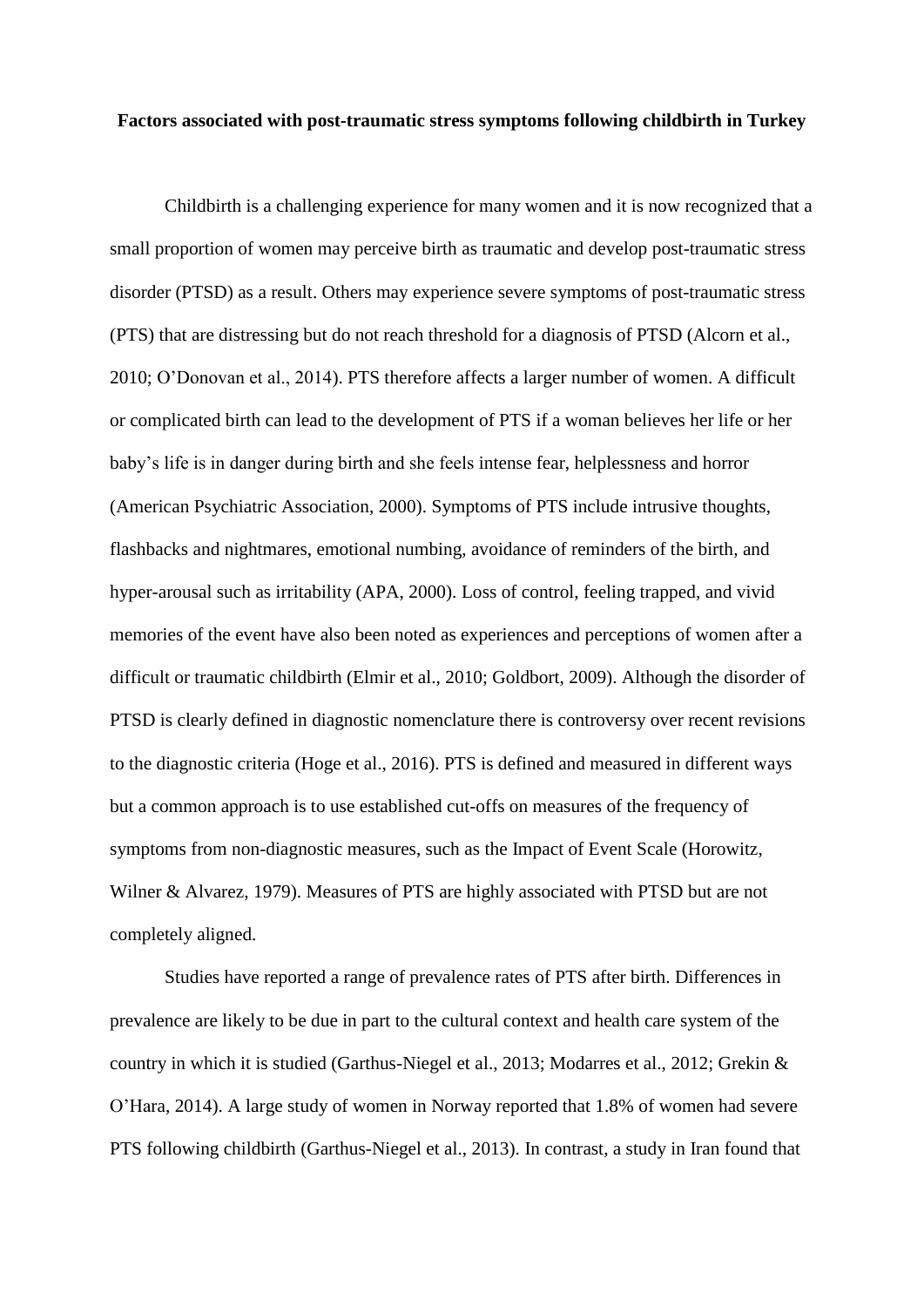20% of women had severe PTS following childbirth (Modarres et al., 2012). A meta-analysis of PTS after birth suggested that the average prevalence of birth-related PTS/PTSD is 3.1% in general population and this increases to 15.7% in high risk samples, such as women who develop severe complications in pregnancy (Grekin & O'Hara, 2014).

PTS following childbirth usually arise as a result of complications during pregnancy or birth (Andersen et al., 2012; Grekin, & O'Hara, 2014). Reviews and meta-analyses provide fairly consistent evidence that medical complications or interventions, such as emergency caesarean section, are associated with PTS. However, women's *subjective experience* of birth as negative and traumatic is more strongly associated with PTS (Ayers et al., 2014; Boorman et al., 2014; O'Donovan et al., 2014; Andersen et al., 2012; Verreault et al., 2012). It should also be noted that PTS is not only the result of a traumatic birth but that other factors can make women more vulnerable or at risk of developing PTS (Ayers et al., 2016). For example, fear of childbirth during pregnancy puts a woman at greater risk of developing PTS in response to the subsequent birth (Ayers et al, 2016). Psychopathology in pregnancy, such as symptoms of depression and anxiety, are also significantly associated with PTS following childbirth (Grekin & O'Hara, 2014; Ayers et al, 2016).

One potential risk factor for PTS following childbirth that has not been widely examined is low childbirth self-efficacy. Self-efficacy relates to people's beliefs about their capability to influence events that affect their lives. Self-efficacy beliefs can affect how people feel, think, motivate themselves and behave (Bandura, 1994). Childbirth is fundamentally a physiological process, but a woman's thoughts and feelings may directly affect the labour and birth. There is some evidence that self-efficacy for labour and birth is associated with less anxiety about birth and greater perception of control during birth (Sieber et al., 2006). Conversely, research suggests that women with low birth self-efficacy are more likely to have fear of childbirth (Salomonsson, Berterö, Alehagen, 2013).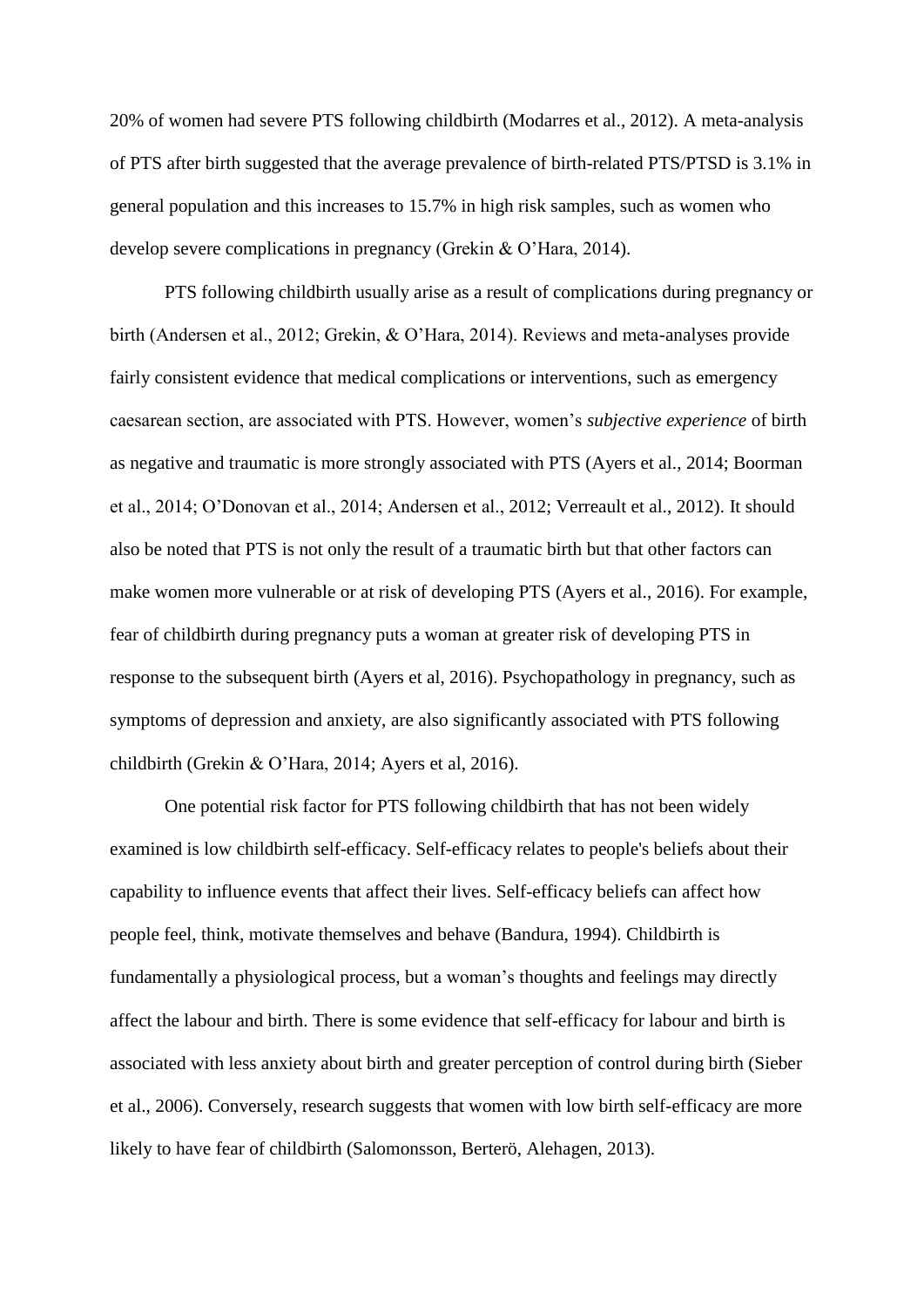Care during childbirth can therefore be influential in reducing or increasing the impact of traumatic events. There is now substantial evidence to suggest that support from health professionals during birth can reduce the impact of traumatic or negative experiences. For example, an experimental study that used birth stories to manipulate levels of support and stress during birth, Ford & Ayers (2009) found that support from healthcare professionals was as, or more, important than the events of birth, particularly for women's perception of control during birth. Other studies have shown an association between perceived support, greater perceptions of control, and less anxiety during childbirth (Ford, Ayers, Bradley, 2010; Hodnett et al., 2012; Vossbeck-Elsebusch, Freisfeld, & Ehring, 2014; Verreault et al., 2012). Similarly, meta-analyses have found that postpartum PTS symptoms were associated with poor quality of interaction with health care staff, less feelings of control during birth (Grekin, & O'Hara, 2014), and less support during birth (Ayers et al., 2016). Conversely, good support and women being satisfied with the support they received from healthcare professionals and their partners is associated with a reduced likelihood of developing PTS symptoms following childbirth (Lemola, Stadlmary, & Grob, 2007; Iles, Slade, & Spiby, 2011).

According to theoretical models of PTS in other populations, access to adequate social support is important to facilitate cognitive processing and assimilation or accommodation of a traumatic event (Brewin, Dalgleish & Joseph, 1996). In relation to perinatal women, Gamble and Creedy (2009) argue that social support is instrumental in women's adjustment and psychological wellbeing after birth.

Qualitative research suggests the impact of PTS on women and their families is substantial (Ayers, Eagle, & Waring, 2006; Parfitt, & Ayers, 2009; Nicholls & Ayers, 2007; Reynolds, 1997). Clinical guidelines and researches for postnatal mental health emphasize that "even subthreshold symptoms can affect a woman's general functioning and the development of her infant" (NICE, 2007, p.39; Ejaz, 2014). Therefore, regardless of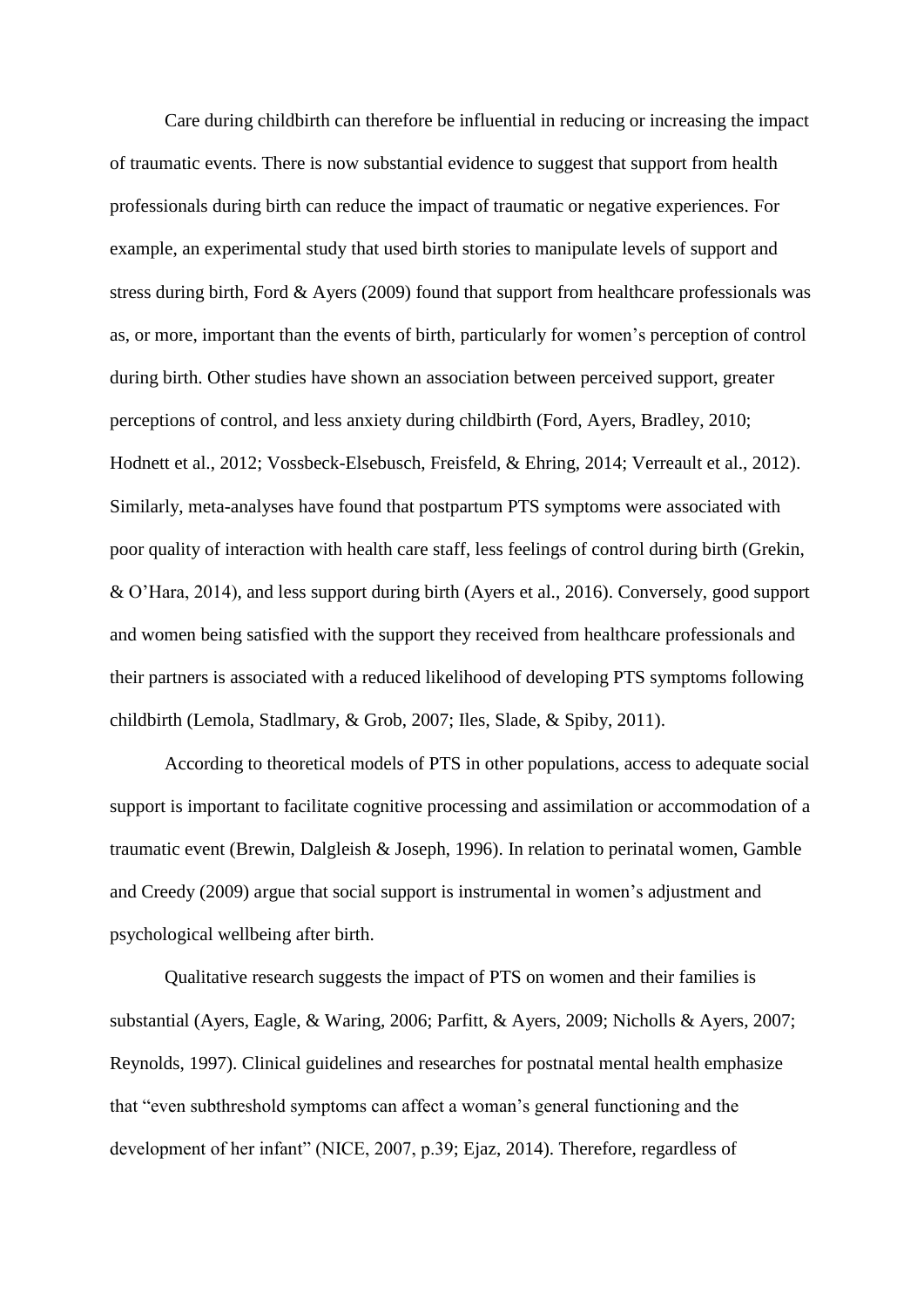diagnosis, PTS may have negative consequences for the emotional well-being of postpartum women and their relationships with their baby and husband/partner (Ayers, Eagle, & Waring, 2006; Parfitt, & Ayers, 2009; Nicholls & Ayers, 2007; Reynolds, 1997). This qualitative research also suggests PTS resulting from traumatic birth experiences may affect the motherbaby relationship in a number of ways. For example, if the mother associates the baby with the traumatic events in birth she might try to avoid contact with the baby (Reynolds, 1997; Elmir et al., 2010). Alternatively, she may become over-anxious about the baby (Ayers, Eagle, & Waring, 2006; Nicholls & Ayers, 2007).

It is therefore important to identify key protective and risk factors for PTS following childbirth. Although there is an increasing body of research focusing on risk factors for PTS following childbirth, it is not clear whether these are generalizable between cultures (Ayers et al., 2008). Most of the available evidence on risk factors comes from Europe, Australia and North America (Grekin, & O'Hara, 2014; Ayers et al., 2016). Cultural variations in healthcare systems and customs around pregnancy and birth mean that there is likely to be variation in both prevalence and risk factors for PTS – particularly in low and middle income countries. A review of common mental health problems in pregnancy and after birth in low and middle income countries found higher prevalence than usually reported in high income countries (Fisher et al., 2012; Ejaz, 2014). Turkey is a middle income country where reformative initiatives have been introduced and implemented over the past 10 years in the healthcare system. Very little research has been conducted in Turkey into women's perinatal mental health and no research has examined PTS after birth. Research is therefore needed to examine PTS after birth and potential protective and risk factors for Turkish women.

This study therefore aims to examine protective and risk factors for postpartum PTS for women who have a healthy pregnancy and birth process by conducting a prospective longitudinal study from pregnancy to 6 to 8 weeks after birth. Specifically, the goals of the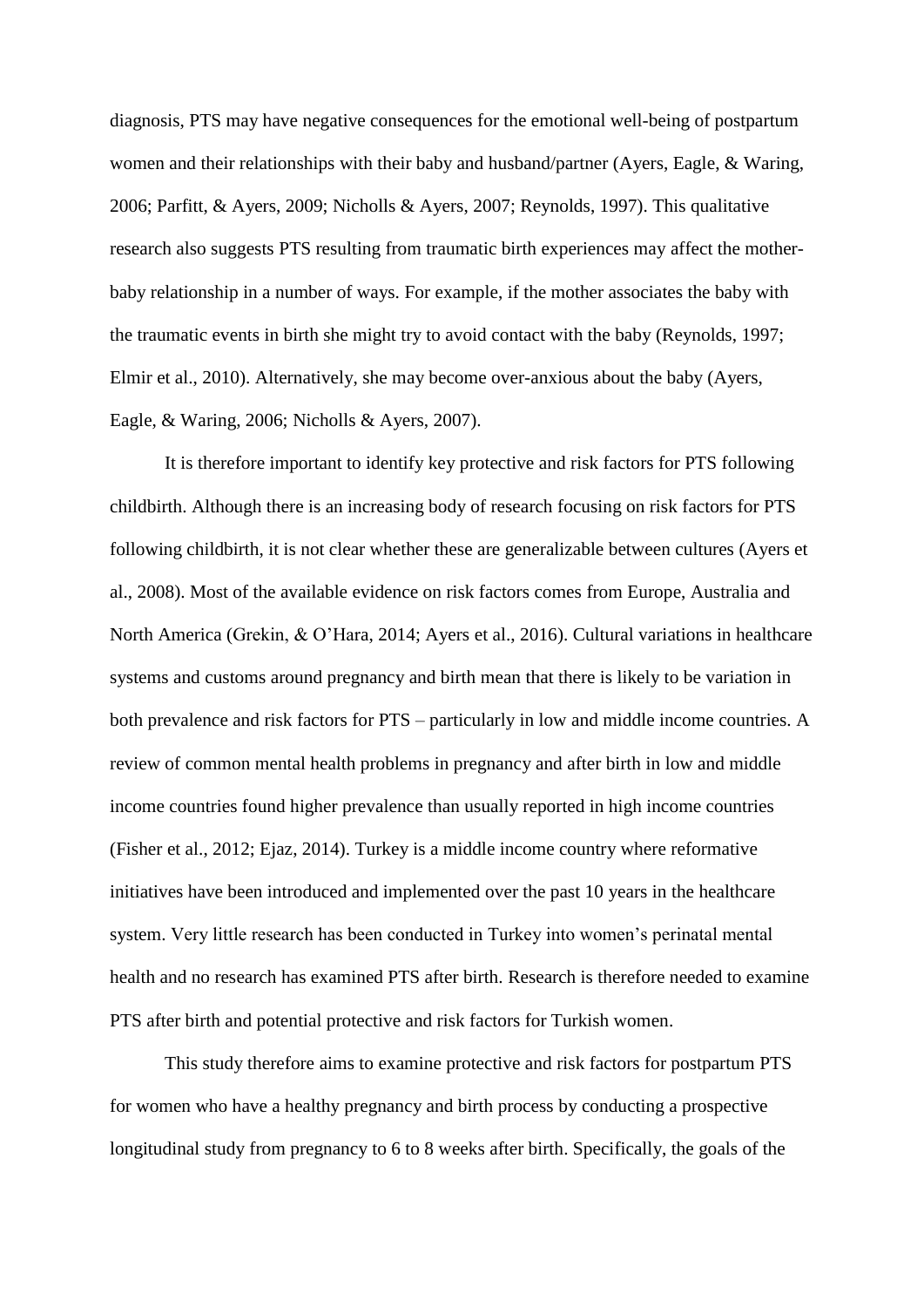present study were to (1) examine the relationship between PTS after birth and prenatal factors of adaptation in pregnancy, birth self-efficacy, and fear of childbirth; (2) examine the relationship between PTS after birth and potential protective factors of support and control during birth, and support after birth; (3) examine the relationship between PTS after birth, poor postpartum adaptation, and postpartum fear of birth.

#### **METHOD**

#### **Design**

A prospective longitudinal questionnaire study that examined PTS and selected protective or risk factors in women during pregnancy and after childbirth. Women completed questionnaire measures of risk factors during pregnancy at  $>$ 20 weeks gestation (Time 1; M = 35.04, SD = 4.13) and measures of birth factors and PTS six to eight weeks after childbirth (Time 2;  $M =$ 6.24,  $SD = 0.62$ ).

#### **Setting**

The study was carried out in Niğde, Turkey. The population in Niğde is generally lower income compared to the average in Turkey. Maternity care is provided in family health centres and hospitals. Routine antenatal and postnatal care is provided by midwives/nurses and family physicians (general practitioners) in family health centres. If women require nonroutine appointments or referral they are seen by obstetricians at the two local hospitals. If women have complications or are high risk they are referred to tertiary hospitals in the bigger cities (Ankara, Adana, Kayseri and Mersin) which have more advanced facilities. In family health centres usual prenatal care appointments take 10 to 15 minutes and consist of collecting medical information, conducting a physical examination and ultrasound scan by family physicians. Community midwives working in family health centres conduct follow-up appointments of women and their families in the preconception, pregnancy and postpartum periods. These midwives provide routine care, advice and education on pregnancy and birth.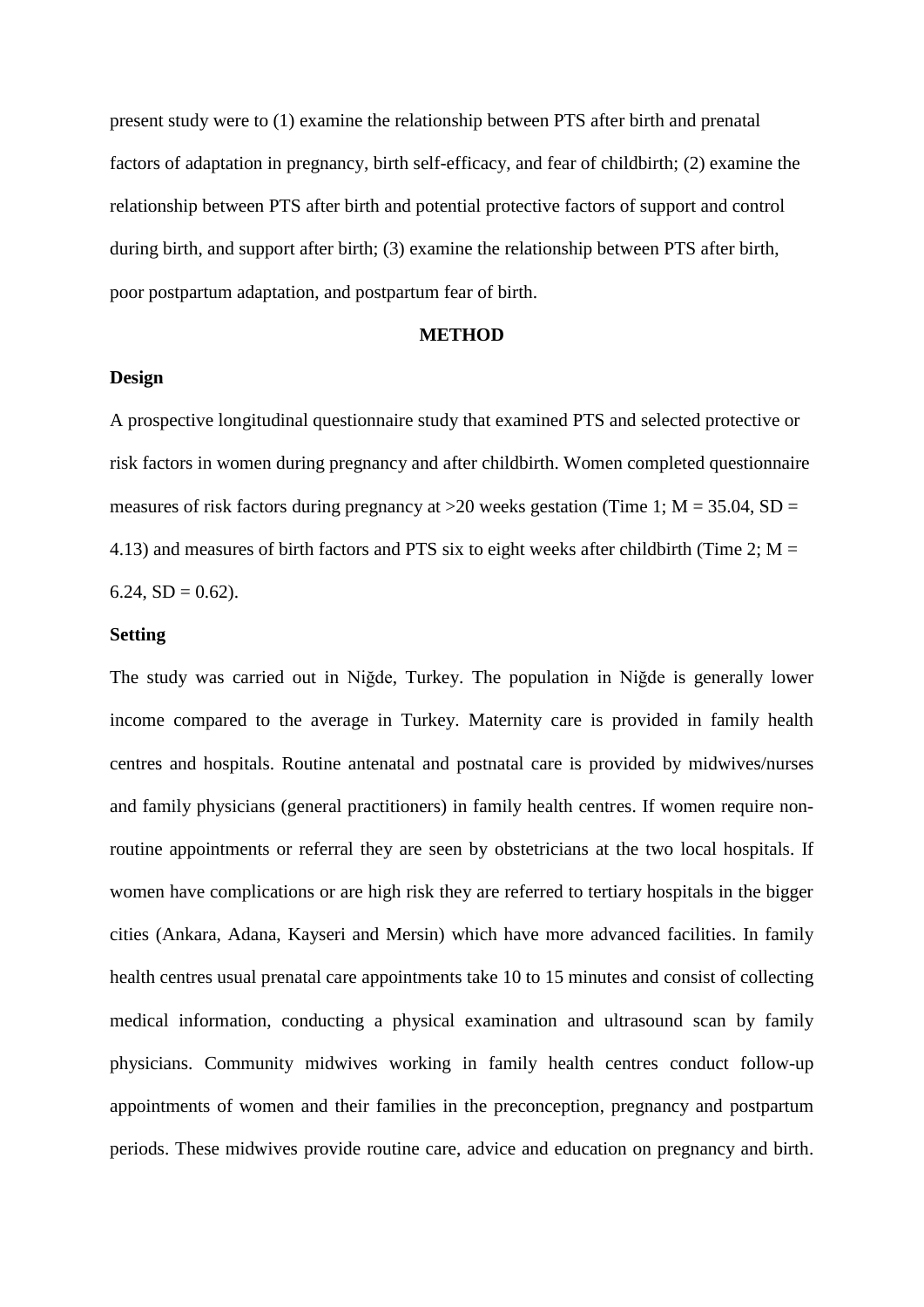Antenatal education classes are not part of routine care in this region of Turkey. Women usually give birth at one of the two local hospitals with a midwife and obstetrician in attendance. However, most women only meet their birth attendants for the first time when they come to hospital in labour.

This study was focused on examining protective and risk factors for postpartum PTS in women who have healthy pregnancy and labour. Inclusion criteria were therefore that women were 20+ weeks gestation; low-risk with no history of pregnancy complications, previous caesarean section, mental health disorders, or trauma exposure. Women also had to be able to communicate in Turkish. Women were excluded if their mothers had died.

The study was approved by the Research Ethics Committee of Nigde University and the Turkish Ministry of Health. All eligible pregnant women who attended routine antenatal appointments in nine family healthcare centres in Nigde were approached between September 2013 and July 2014. Recruitment and data collection were conducted by nine midwifery students from the School of Health who had taken an obstetrics course in their 4<sup>th</sup> year and volunteered to join the research study. These students were provided with a half-day training in research by the lead researchers. The lead researchers (GG, FI, MB) also supervised the data collection and provided feedback to students during the process. Women who met the inclusion criteria were informed about the aims of the study and what participation would entail, and asked if they would like to take part. The majority of the women agreed to participate in this research. Written consent was obtained from those who agreed to participate, after which women were asked to complete the first set of questionnaires in an interview with the students, which took an average of 45-90 minutes. Medical records were checked to ascertain when women gave birth. Women completed the second set of questionnaires six to eight weeks after birth either at the family healthcare centre or their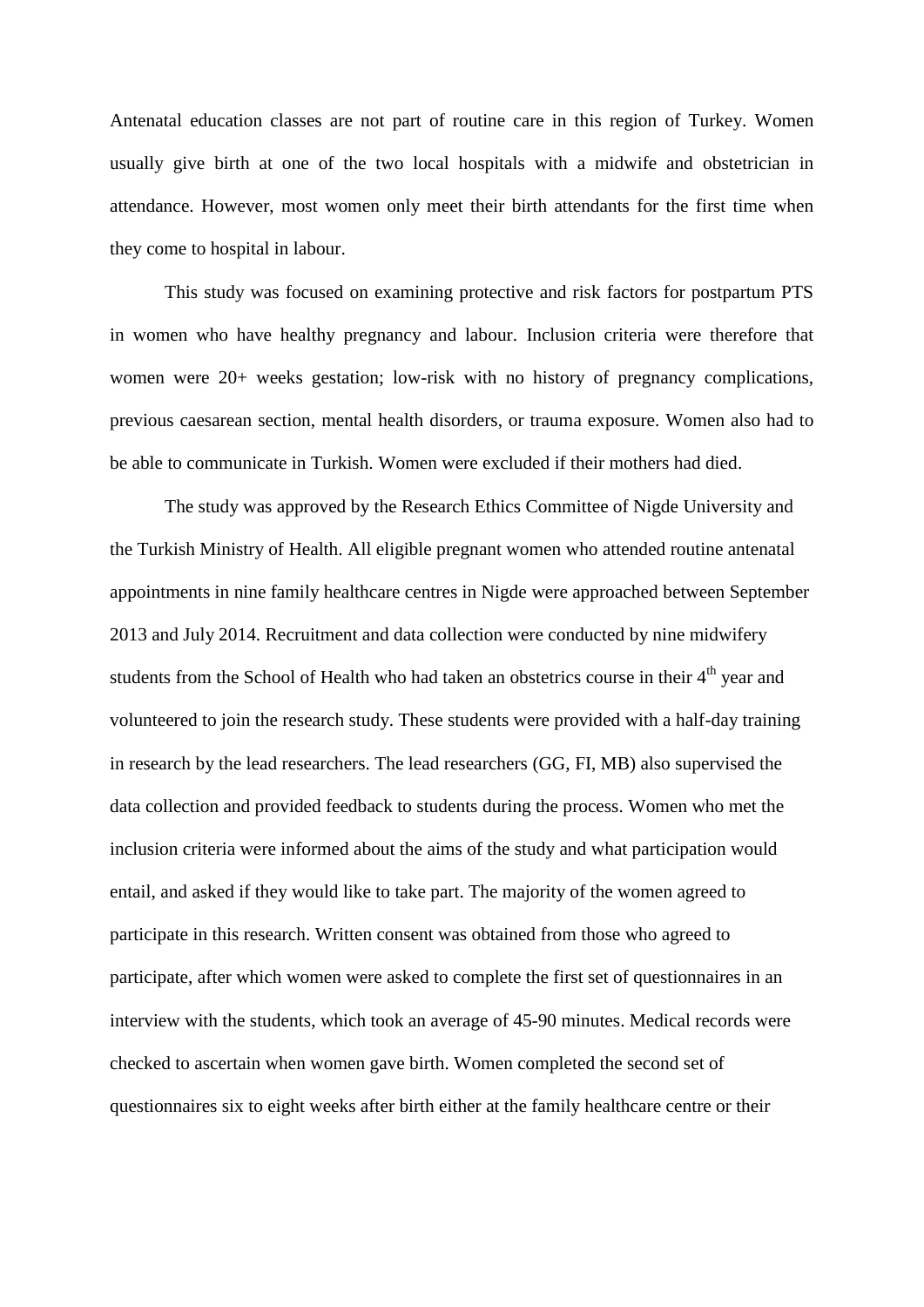home during home visits in an interview with the students, which took an average of 60-90 minutes.

#### **Participants**

Pregnant women aged 18 to 49 years ( $M = 26.73$ ,  $SD = 5.10$ ) were eligible if they were more than 20 weeks gestation and had no pregnancy-related complications or previous caesarean section. Only women whose mothers were alive were included in the study because women whose mothers had died were unable to answer certain questions on the prenatal selfevaluation questionnaire (see Measures). Participants were recruited from nine different family healthcare centres. A total of 307 women were eligible to take part and were approached by the researcher. Only 37 women (12.05%) refused. All 270 remaining women agreed to be enrolled into the study and completed Time 1 measures (87.9% response rate). Time 2 was completed by 242 women (84.8% response rate). There were no significant differences between women who completed all measures and women who completed Time 1 measures only with regard to socio-demographics and obstetric characteristics.

#### **Measures**

Figure 1 gives an overview of the design, response rates and measures taken in pregnancy (T1) and after birth (T2). Measures were carefully chosen to be applicable to women in pregnancy and postnatally, and applicable to women in Turkey. These are outlined below.

*PTS* was measured using the Impact of Event Scale–Revised (IES-R), a 22-item scale that assesses three symptom clusters of PTS: intrusive thoughts (8 items), avoidance behaviours (8 items), and hyperarousal (6 items). The IES-R is based on the original 15-item IES (Horowitz, Wilner, and Alvarez, 1979) but has additional items to measure hyperarousal symptoms. Women were asked to answer all questions in relation to their experiences of childbirth. Items were rated on a 5-point scale according to how much women were distressed or bothered during the past seven days by each symptom listed. The scale has good reliability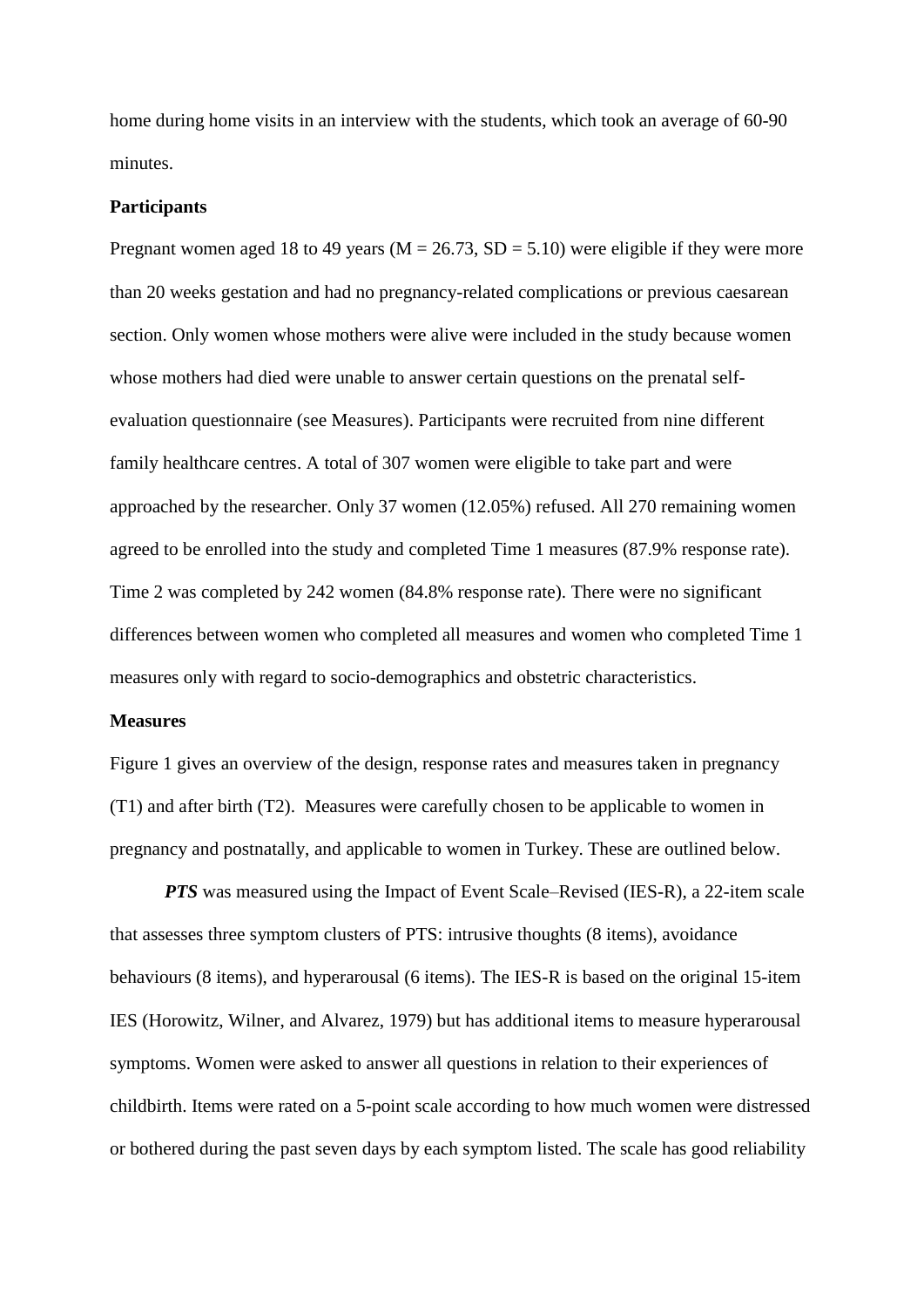in women who have recently given birth ( $\alpha$  = .88; Olde et al., 2006). Psychometric properties of the Turkish version of the IES-R show very good internal consistency ( $\alpha$  = .93; Corapcioglu et al., 2006), which was also found in this study ( $\alpha$  = .93). Although the IES-R does not measure full diagnostic criteria for PTSD the diagnostic sensitivity and specificity of the IES-R ranges from 92.2% to 74% and from 70.7% to 81% respectively, if the cut-off score is set between 24 and 33. A cut-off score of 30 or above was used in the present study, which has a positive and negative predictive value from 14.4 to 96.7 and from 98.8 to 32.8 respectively, for different prevalence rates of PTSD (5%, 20%, 50%, 90%; Corapcıoglu et al., 2006).

*Adaptation to pregnancy and motherhood* was measured using the Prenatal Self-Evaluation Questionnaire (PSEQ) and Postpartum Self-Evaluation Questionnaire (PPSEQ). The PSEQ was developed to measure psychological adaptation during pregnancy (Lederman and Lederman, 1979). The PSEQ uses a 4-point Likert scale. Cronbach's alpha coefficients for the scales have been reported to range from.75 to .94 (Lederman and Lederman 1979). Internal consistency is good in previous studies ( $\alpha = .81$ ; Beydağ & Mete, 2008) and the current study ( $\alpha$  = .90). The postpartum PPSEQ was developed by Lederman, Weingarten, & Lederman (1981) to evaluate women's adaptation to being a new mother. It has 82-items and uses a 4-point Likert scale. Cronbach's alpha coefficient for the PPSEQ was .92 (Lederman, Weingarten, & Lederman, 1981). In Turkish samples the internal consistency of the scale is good ( $\alpha$  = .87; Beydağ and Mete, 2007), which was also found in the current study ( $\alpha$  = .93). For both scales higher scores mean poorer adaptation to pregnancy or motherhood.

*Childbirth self-efficacy* was measured using the Childbirth Self-Efficacy Inventory (CBSEI) short form, which has two subscales of Outcome expectancy and Efficacy expectancy (Ip, Tang & Goggins, 2008). Efficacy expectancy is a personal conviction that one can successfully perform required behaviours in a given situation during birth, and Outcome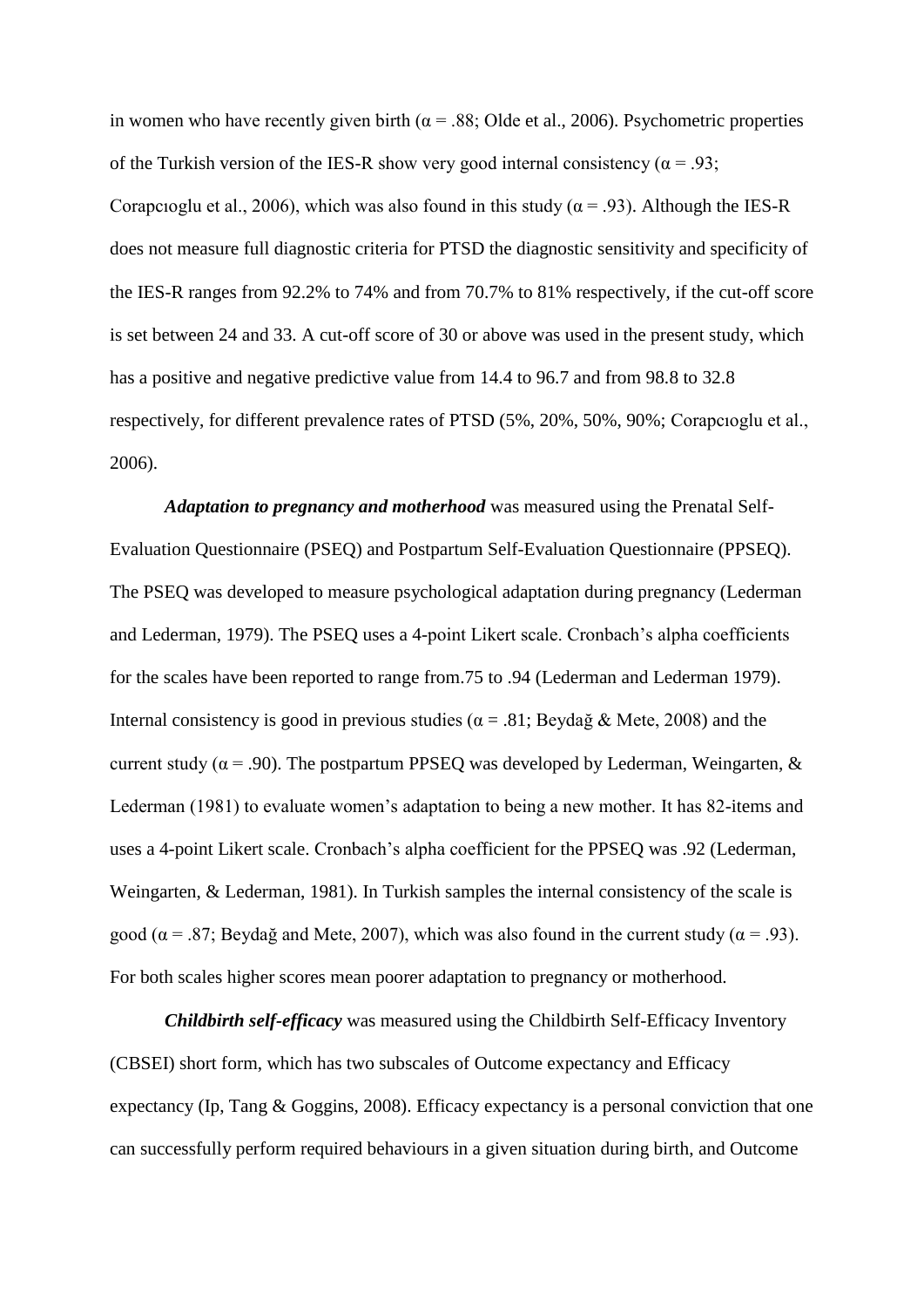expectancy is the belief that a given behaviour will lead to a given outcome of birth. Each subscale consists of 16 items and yields a score between 16 and 160. In each case, a higher score indicates a higher level of Outcome or Efficacy expectancy for birth. The CBSEI has been shown to be a psychometrically reliable measure with a high internal consistency ( $\alpha$  = .82, Ip et al., 2008). Psychometric properties of the Turkish version of CBSEI were tested by Ersoy (2011) and internal consistency was similarly high ( $\alpha$  = .90), although in the current study it was slightly lower ( $\alpha$  = .72).

*Fear of birth* was measured using the Wijma Delivery Expectancy/Experience Questionnaires (WDEQ-A and WDEQ-B): The WDEQ-A (Wijma, Wijma & Zar, 1998) measures antenatal feelings and fears about childbirth by means of the woman's cognitive appraisal regarding the birth process. The WDEQ-A is a validated 33-item questionnaire with scores ranging from 'not at all' (0) to 'extremely' (5), giving a minimum score of 0 and a maximum score of 165. The WDEQ-A has good split-half reliability of .87 in nulliparous women and .96 in multiparous women (Wijma, Wijma & Zar, 1998). The scale was adapted for use with Turkish women by Korukcu, Kukulu and Firat (2012) and was reported to have good internal consistency ( $\alpha$  = .89), which was also found in the current study ( $\alpha$  = .89). The WDEQ-B is the same scale worded so that it can be completed after birth to assess fear of birth, feelings, and thoughts women may have after their childbirth. It has the same scoring and range as the WDEQ-A. On both scales a higher score indicates more intense fear of birth. Internal consistency and split-half reliability of the WDEQ-B are  $\geq$  .87 for samples of both nulliparous and multiparous women (Wijma, Wijma, & Zar, 1998). A study exploring the validity and reliability of the Turkish translated version of the scale found the internal consistency to be very good ( $\alpha$  = .89; Korukcu, Bulut, & Kukulu, 2014). This was also found in the current study ( $\alpha$  = .94).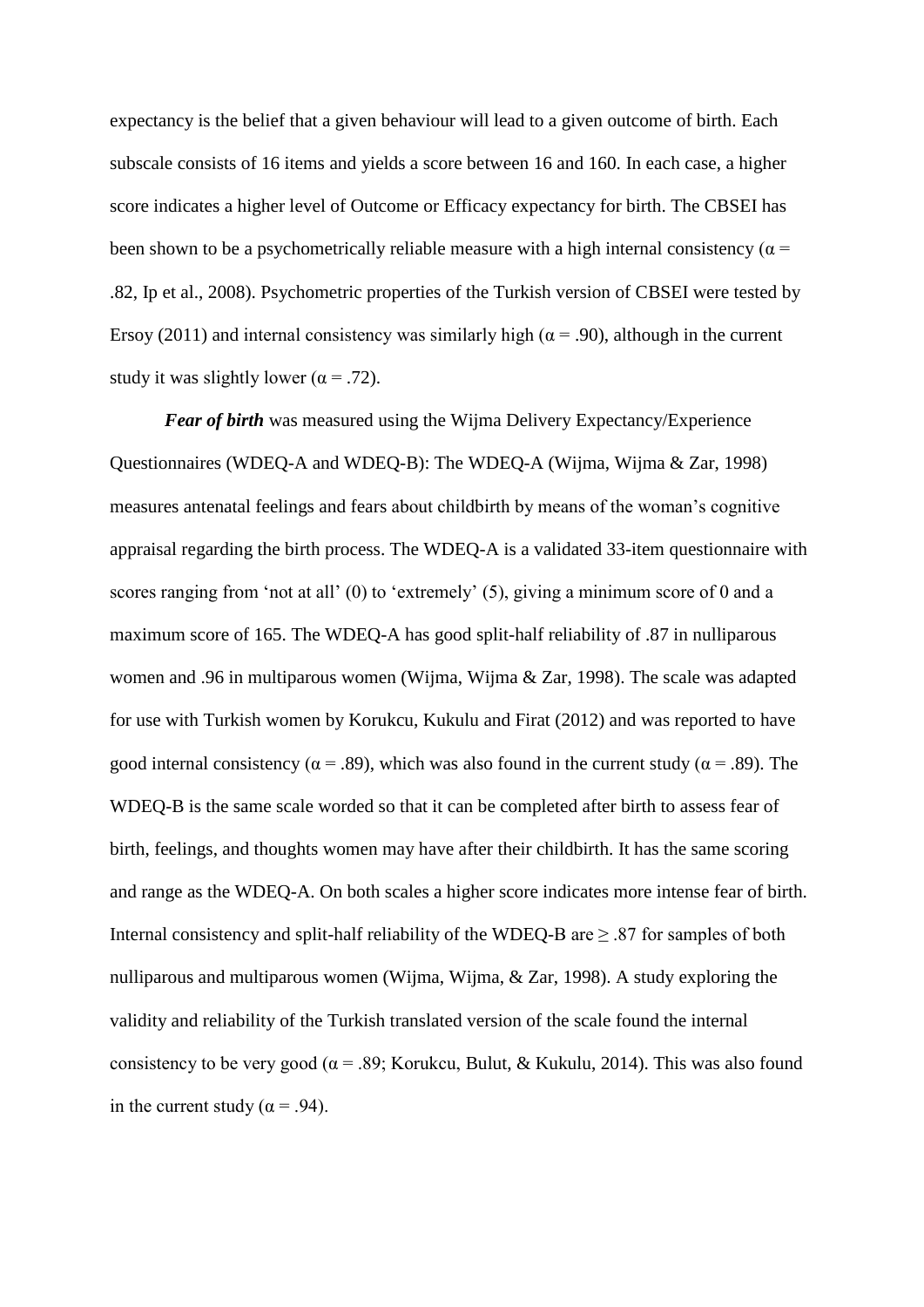*Support and control in birth* was measured using the Support and Control in Birth Scale (SCIB; Ford, Ayers & Wright, 2009), which has 33 items and three subscales of: internal control (10 items), external control (6 items) and support from healthcare professionals (17 items). The SCIB uses a 5-point Likert scale with a possible range from 33 to 165. High scores indicate a higher degree of the perceived support and control in birth. The internal reliability of the SCIB has been found to be very good in both the English version ( $\alpha$ =.95; Ford et al., 2009) and Turkish version ( $\alpha$ =.89; XX et al., in press). In the current study, the internal reliability of the scale was .83.

*Social support* during pregnancy and after birth was measured using the Multidimensional Scale of Perceived Social Support (MSPSS; Zimet et al., 1988). The MSPSS is a 12-item scale designed to assess perceived social support. Each item is rated on a 7-point Likert scale, with higher scores indicating greater support. The internal consistency co-efficient of the scale ranges from  $\alpha$  = .77 to .88 in the Turkish population (Eker, Arkar, & Yaldız, 2001). In this study, internal reliability for the MSPSS was very good ( $\alpha$  = .91).

*Demographic and obstetric information:* Participants provided information on their age, education level, parity  $(1, 2, 3 \text{ etc.})$ , number of children, planned pregnancy  $(0=no, 1)$ 1=yes), number of abortions, number of intrauterine fetal deaths, gestation of current pregnancy, and expected date of delivery at Time 1. Birth details, including weeks since birth, type of delivery, length of labour, interventions on labour (amniotomy, enema, painful vaginal examination, urinary catheterization, oxytocin induction, type of anaesthesia) (0=no, 1=yes), complications related to labour and birth, and complications related to the newborn were collected at Time 2 along with women's satisfaction with the hospital and doctor/midwife at the hospital (1-5). Obstetric information was reported by women and in a few cases women did not have a clear recollection or knowledge about some of the obstetric events. If women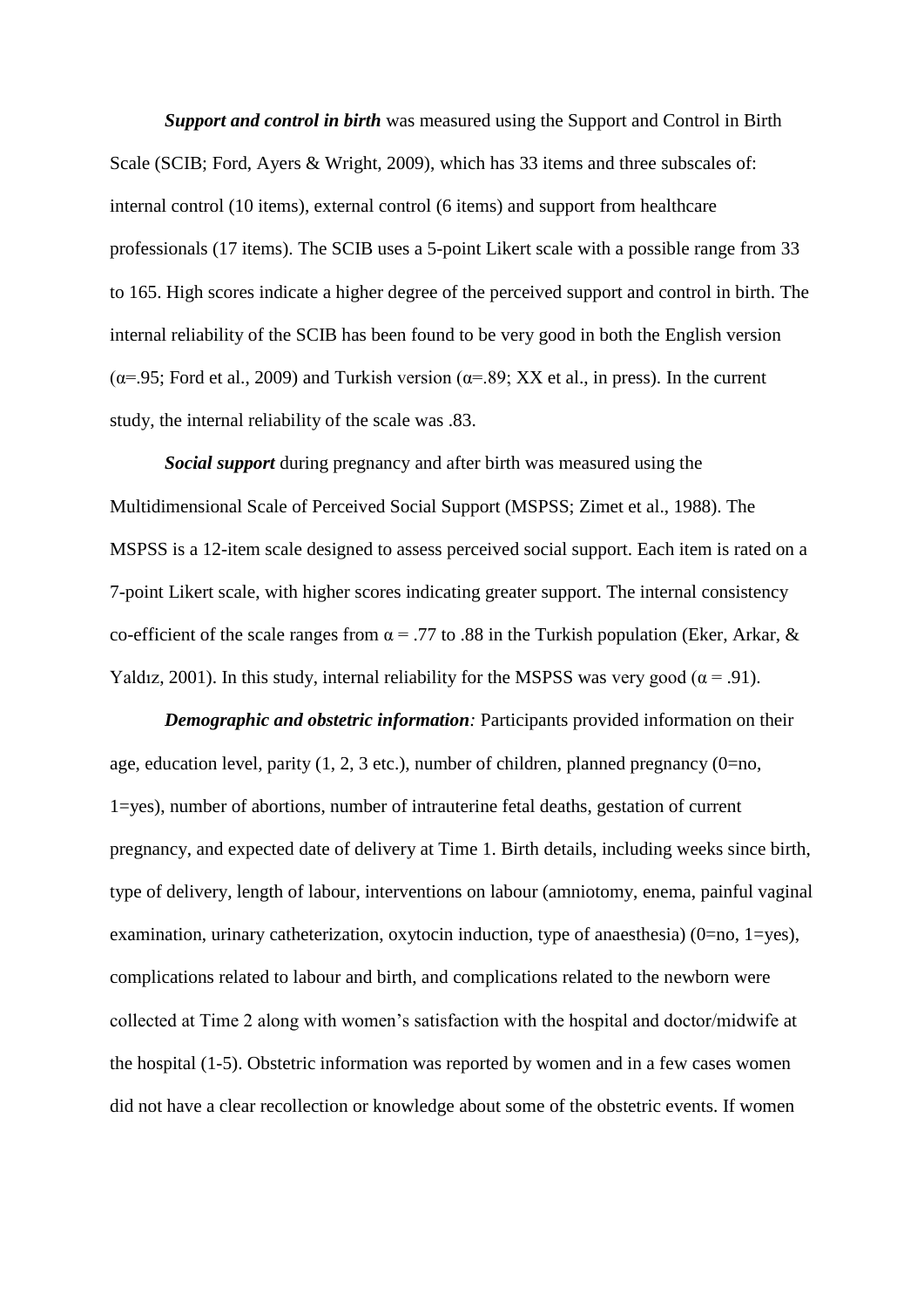reported uncertainty or lack of knowledge about obstetric information their medical records were checked and obstetric information taken from there.

#### **Statistical analyses**

The distribution of the data was evaluated by using kurtosis and skew analyses. Most data were normally distributed. Of the demographic data, only the data of the number of abortions and stillbirths were skewed. These two variables were therefore not included in the model. The relationships between demographic, prenatal, birth-related and postnatal categorical variables with PTS were examined using Spearman's correlations. The relationships between scale means with PTS were examined using Pearson's correlations. Variables with a significant correlation were then entered into a forced entry hierarchical multiple regression analysis to ascertain which variables were most predictive of PTS. Variables were entered in blocks according to chronological occurrence with antenatal variables entered in the first step, birth variables in the second step, and postnatal variables in the final step. Model parameters were checked and calculated. The linear relationship between variables was evaluated by using collinearity statistics and there was no perfect linear relationship between variables of the model. For all analyses, a  $p$  value  $\lt 0.05$  was used as the limit of statistical significance.

#### **RESULTS**

#### **Sample characteristics**

Demographics, obstetrics and childbirth characteristics for participants are shown in Table 1. Participants were on average 26.7 years old  $(SD = 5.1$  years) with 53.3% graduated from primary school. Two fifths (39.7%) were primiparous and 88.8% were planned pregnancies. The majority of women in the study had a vaginal birth (65.7%) and the remaining women (34.3%) had a caesarean section. All caesarean deliveries were done under general anaesthesia. Assisted or instrumental births (i.e. forceps, ventouse) are not carried out in this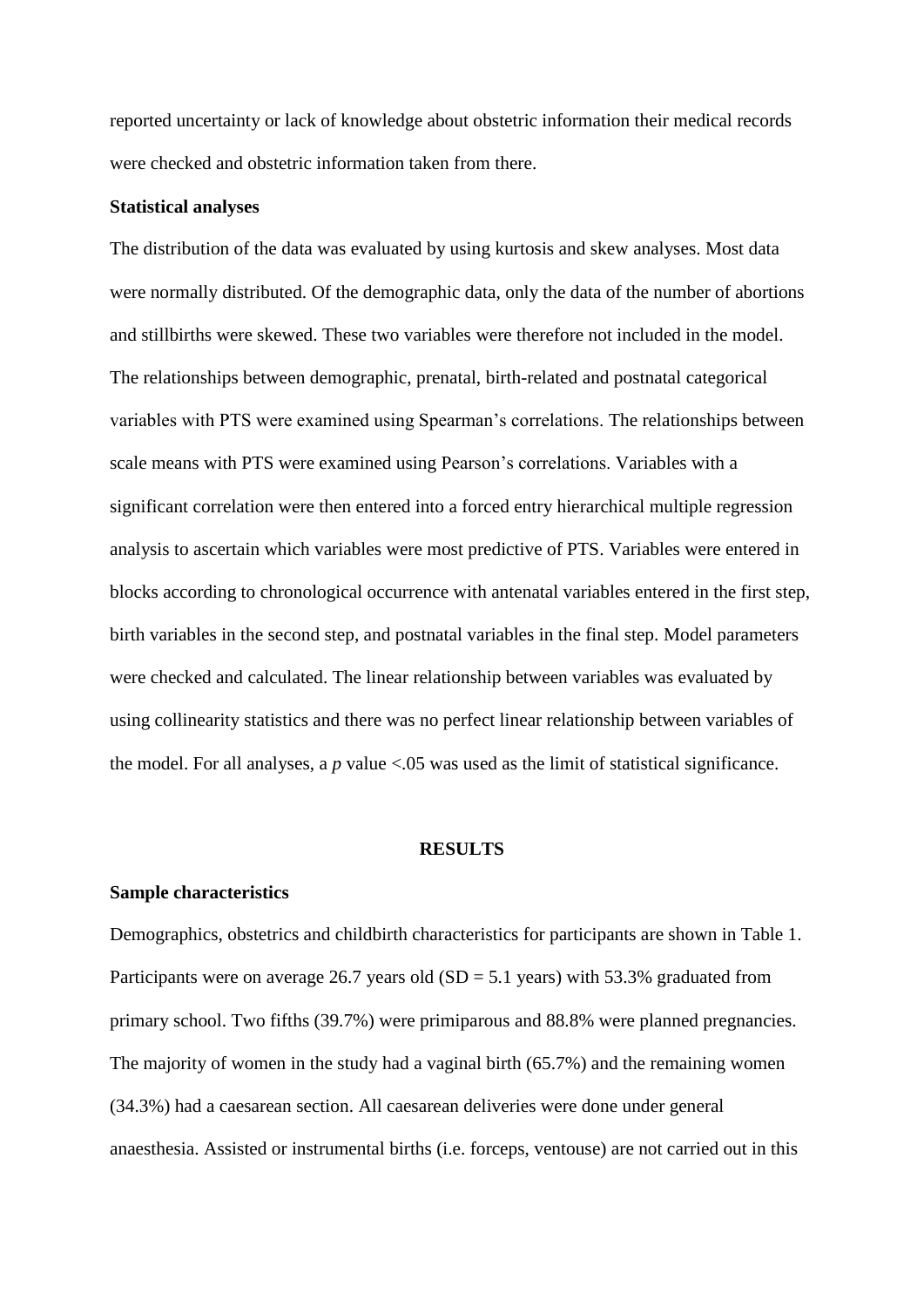hospital. With regard to obstetric interventions during birth, 52.8% of the participants underwent an amniotomy, 21.4% enema, 95.0% continuous fetal monitoring, 98.1% vaginal examination that women rated as painful and 62.9% oxytocin induction. In the second phase of delivery, 26.4% of women had urinary catheterisation, 5.0% reported birth-related complications and 7.9% reported neonatal complications. Seventy two percent of participants stated that they were satisfied with their experience in the hospital and 79.3% were satisfied with their doctors/midwives. Socio-demographic variables (age and education level) were not related to PTS.

#### **Relationship between risk and protective factors and PTS**

PTS scores ranged from 0 to 77, with a mean score of  $28.09$  (SD = 18.73). Bivariate relationships between variables are shown in Table 2. PTS following childbirth had small but significant correlations with being multiparous, having a planned pregnancy, poor psychological adaptation to pregnancy, higher outcome expectancy but lower efficacy expectancy during pregnancy  $(r = -.11 \text{ to } .20)$ . During birth, PTS was associated with urinary catheterization, less perceived support and control, and lower satisfaction with hospital care (*r*  = -.13 to -.23). After birth, PTS was associated with poor psychological adaptation to motherhood and increased fear of birth  $(r = .28$  and .33 respectively). Fear of birth in pregnancy and perceived social support after birth were not significantly associated with PTS.

Multiple regression was conducted to examine the contribution of significant sociodemographic, prenatal, birth-related, and postnatal risk factors to PTS following childbirth. The final model was significant and explained 29% of the variance in PTS following childbirth (see Table 3). In this model, factors that remained strongly associated with PTS were high outcome and low efficacy expectancies in pregnancy, having urinary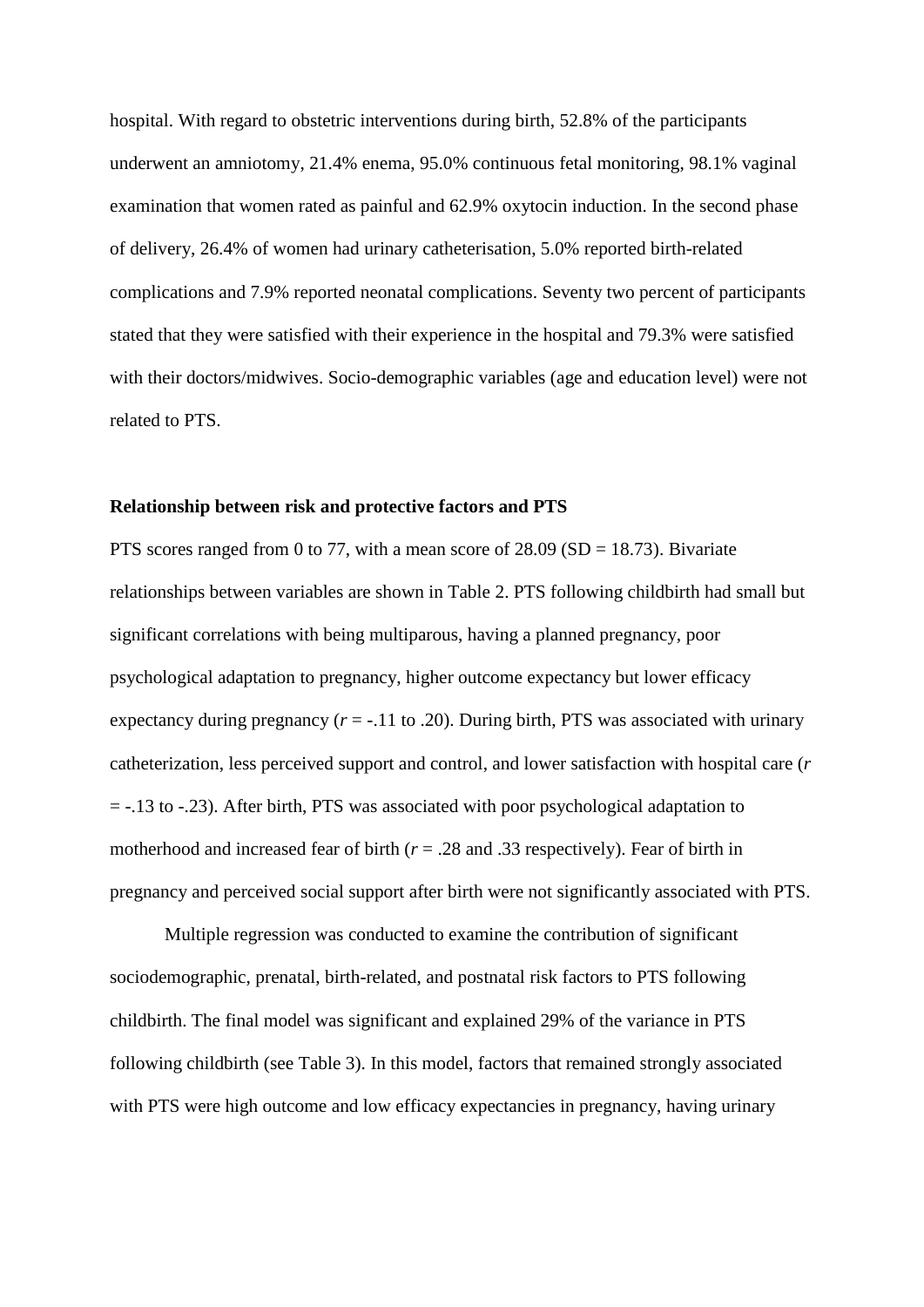catheterization in labour, increased postpartum fear of birth and poor psychological adaptation after birth ( $p < .05$ ).

The linear relationship between variables in each model was evaluated by using the collinearity statistics. In these analyses, it is desired to have Variance Inflation Factor (VIF) to be lower than 10 and the tolerance value to be higher than 0.2. The VIF values for the model 1, 2 and 3 were; between 1.126 and 1.668, between 1.048 and 1.841 and between 1.099 and 2.442; respectively. The tolerance values for the model 1, 2 and 3 were; between 0.600 and 0.888, between 0.543 and 0.955 and between 0.410 and 0.955; respectively. These results show that there is no perfect linear relationship between variables.

#### **DISCUSSION**

The primary aim of this study was to prospectively examine potential protective and risk factors associated with PTS following childbirth in women in Turkey. In general, sociodemographic variables were not related to PTS following childbirth. The prenatal variables most strongly associated with PTS were self-efficacy regarding childbirth (low efficacy expectancy and high outcome expectancy). The current literature is inconclusive about the association between self-efficacy and PTS after childbirth (Ford, Ayers, & Bradley, 2010; Gauthus-Niegel et al., 2014). In keeping with the results of this study, Ford, Ayers, & Bradley (2010) found that low self-efficacy was associated with increased PTS three weeks and three months after birth. In contrast, Gauthus-Niegel et al. (2014) did not find a significant association between self-efficacy and PTS following childbirth. The present study extends this work by examining self-efficacy specifically related to childbirth and showed that having high expectations about the outcome of birth but low expectations about one's ability to influence that outcome was correlated with PTS after childbirth.

However, prenatal variables (including self-efficacy) only accounted for 11% of the variance in birth-related PTS so it is clear that other factors are important. The social,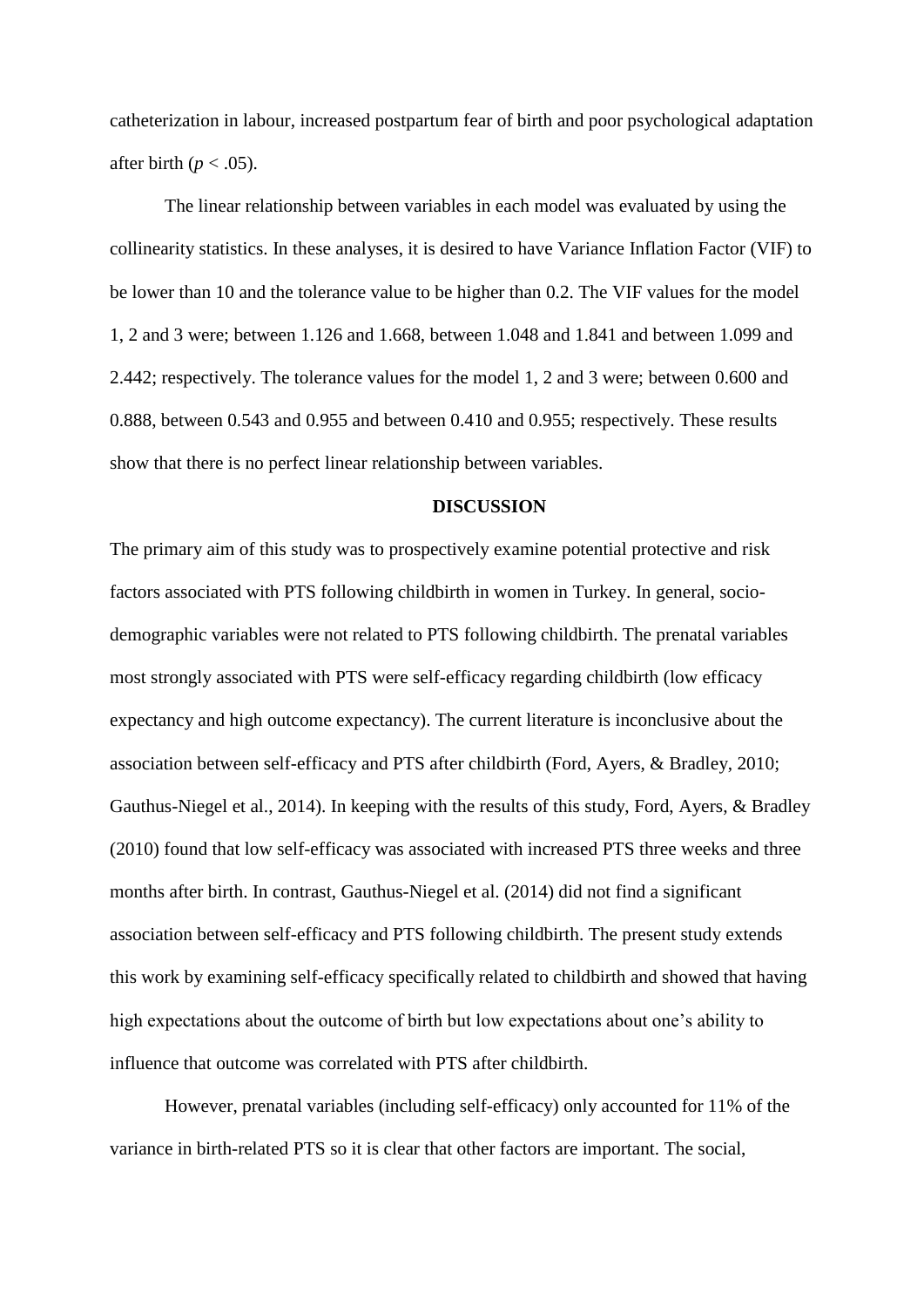medical, economic and emotional context of women giving birth in this province in Turkey is also likely to influence the way in which pregnancy and birth are experienced by individual women. For example, very few women in the sample had access to epidural anaesthesia and some of the interventions used are not evidence based, such as continuous fetal monitoring and high levels of oxytocin induction.

The birth-related variable most strongly associated with PTS following childbirth in this study was having urinary catheterisation. This is consistent with other research which has found that obstetric intervention during birth is related to PTS following childbirth (Andersen et al., 2012; Ayers et al., 2014; Boorman et al., 2014; O'Donovan et al., 2014; Verreault et al., 2012). However, it is interesting that type of birth (i.e. vaginal or caesarean) was not associated with PTS whereas urinary catheterisation was. In this study, it was not uncommon for participants to have some form of obstetric intervention. Consequently, in order to be able to manage a high number of births in a birth unit where availability is very limited, some obstetric interventions might be used to expedite this process. Although urinary catheterisation is among the least used obstetric interventions during labour, it is very interesting that it was associated with PTS following childbirth. In fact, urinary catheterisation is used to drain urine when labour contractions start but women are reluctant to go to the lavatory. Since the foetus stretches the perineum, it is not considered a detrimental method for women's physiological health. However, draining urine with a medical intervention might make the women feel out of control and embarrassed, which in turn might increase the risk for the development of PTS after childbirth. Indeed, feeling out of control has been significantly associated with PTS following childbirth in other studies (Soet, Brack, & Dilorio, 2003; [Wijma,](http://www.ncbi.nlm.nih.gov/pubmed?term=Wijma%20K%5BAuthor%5D&cauthor=true&cauthor_uid=9455721) [Söderquist,](http://www.ncbi.nlm.nih.gov/pubmed?term=S%C3%B6derquist%20J%5BAuthor%5D&cauthor=true&cauthor_uid=9455721) & [Wijma,](http://www.ncbi.nlm.nih.gov/pubmed?term=Wijma%20B%5BAuthor%5D&cauthor=true&cauthor_uid=9455721) 1997).

The postnatal variables most strongly associated with PTS following childbirth in this study were poor psychological adaptation to motherhood and increased fear of birth.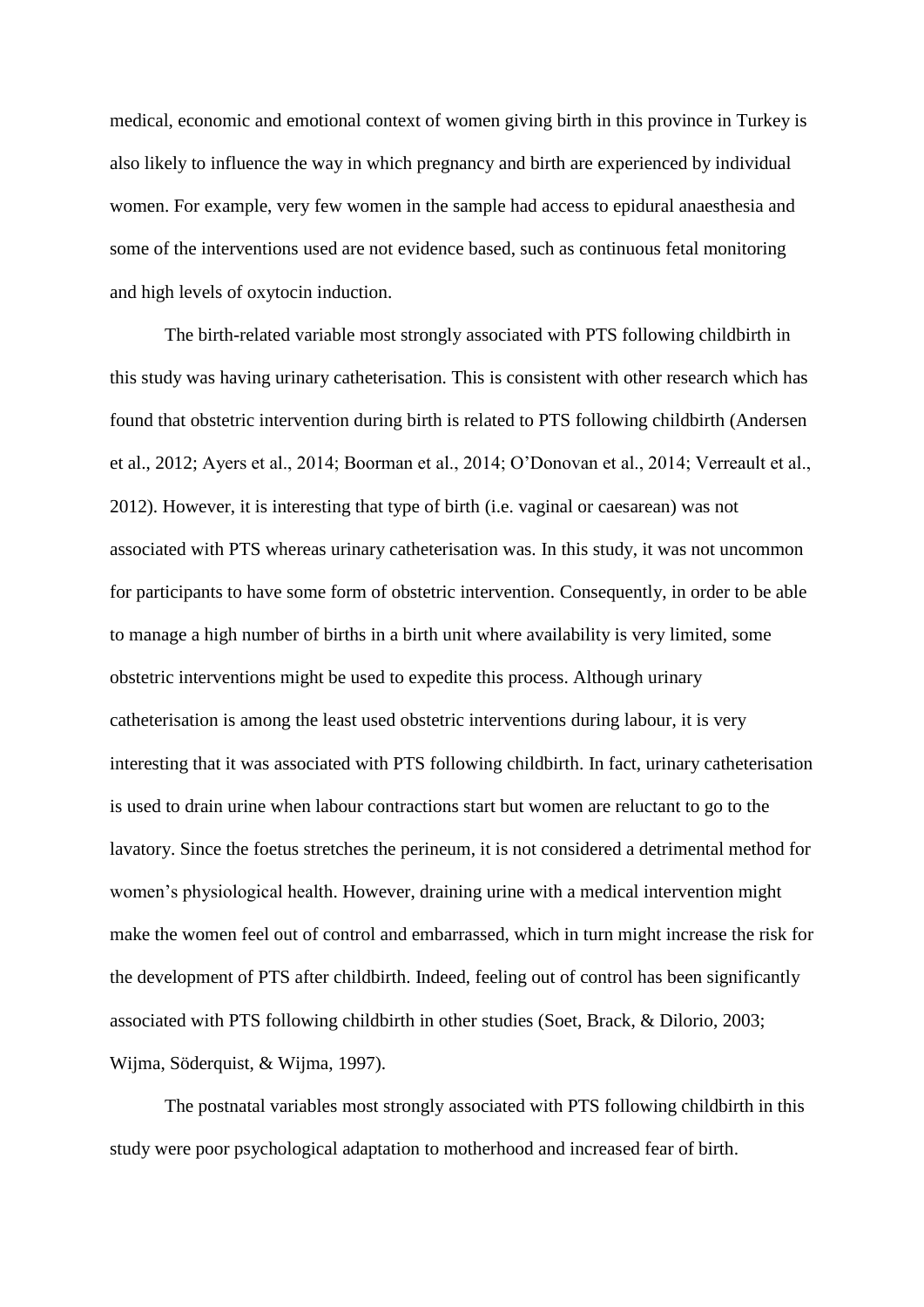Successful adaptation of a woman to motherhood is influenced not only by her own health and that of family members, but also by the baby's health [\(Kiehl,](http://www.ncbi.nlm.nih.gov/pubmed?term=Kiehl%20EM%5BAuthor%5D&cauthor=true&cauthor_uid=17727545) [Carson, &](http://www.ncbi.nlm.nih.gov/pubmed?term=Kiehl%20EM%5BAuthor%5D&cauthor=true&cauthor_uid=17727545) [Dykes, 2](http://www.ncbi.nlm.nih.gov/pubmed?term=Dykes%20AK%5BAuthor%5D&cauthor=true&cauthor_uid=17727545)007). Social support also affects maternal adaptation (Emmanuel et al., 2008). Contrary to previous findings, social support did not show any significant association with PTS in the present sample. Whereas Verreault et al. (2012) noted social support as the most important predictor for PTS after birth, Vossbeck-Elsebusch, Freisfeld and Ehring (2014) did not find any significant relationship between social support and birth-related PTS. The difference between these results may be explained by the recruitment of participants in different postnatal time periods. It has been suggested that the effect of social support on birth-related PTS may not be observed within the first three weeks after birth, but may account for more variance in PTS three months after birth (Ford, Ayers, & Bradley, 2010). Alternatively, the role of social support for PTS after birth may also be moderated by cultural factors. In Nigde most women live in extended families and in the Turkish culture postpartum women are given significant support for 40 days after birth by their family and friends. This support could have increased adaptation to motherhood. An intense fear of birth has been found to be a strong predictor of birth-related PTS (Ayers, 2014; Garthus-Niegel et al., 2014; Salomonsson et al., 2013; Söderquist, Wijma, Wijma, 2002). In the present study, a significant relationship was found between increased fear of birth postpartum and PTS following childbirth; this association was not found when fear of birth was assessed prenatally. The results of this study therefore supported the hypothesis that if women have a traumatic birth, they are more likely to be frightened of birth subsequently.

The final model of key prenatal, birth and postnatal risk factors explained 29% of the variance in PTS following childbirth. In this study, we aimed to examine the factors associated with PTS following childbirth and selected a few potential protective or risk factors based on previous literature and potential cultural relevance. However, it was not possible to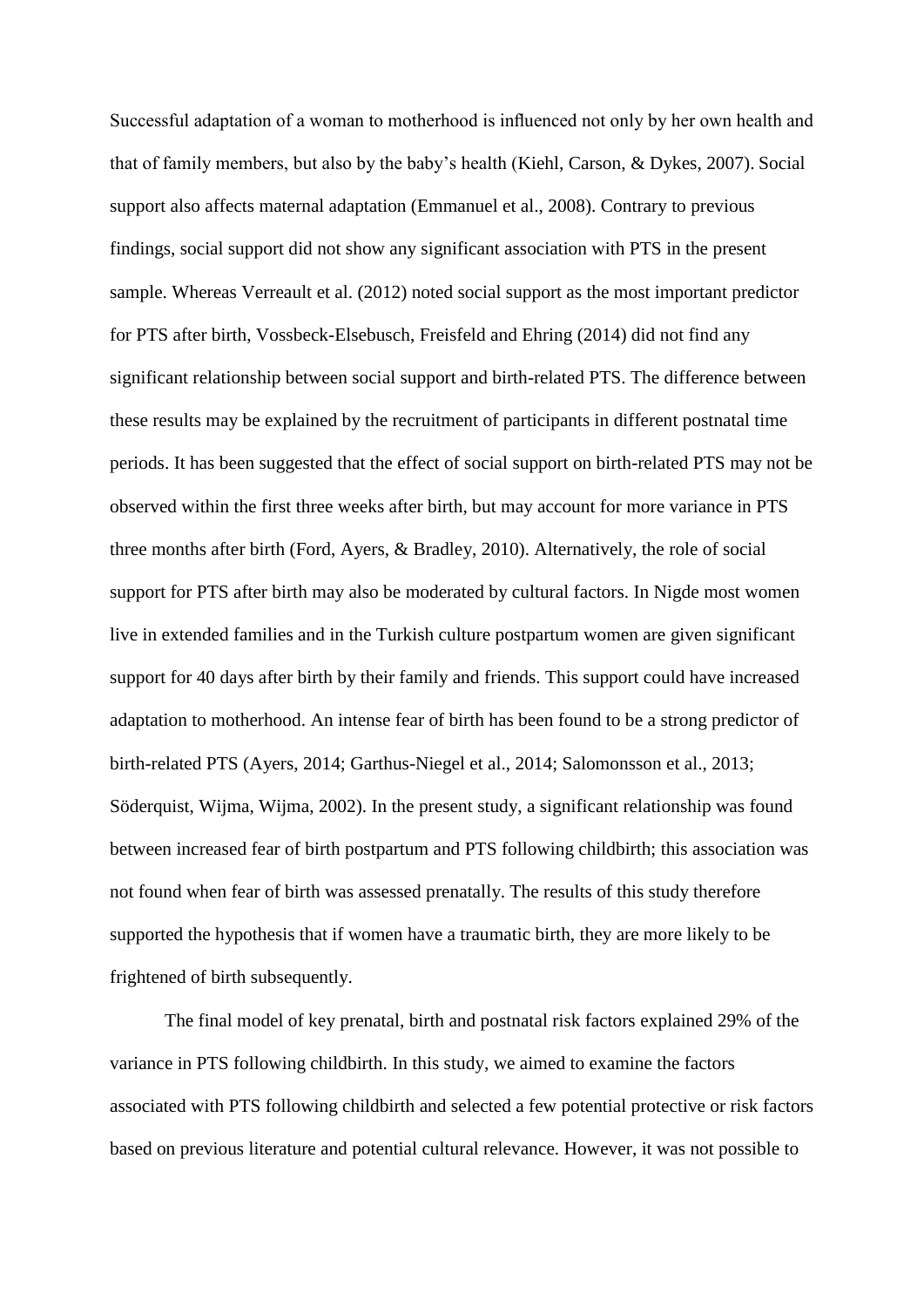include all risk and protective factors and it is possible that adding more could increase the variance explained. Possible variables identified as important by meta-analyses that were not included in our study include depression in pregnancy and a history of psychological problems (Grekin & O'Hara, 2014). Future research should examine whether including these variables adds to explanatory power of models of risk factors for PTS following childbirth.

Finally, the mean level of PTS in this sample and the proportion of women reporting severe symptoms was much higher than that found in studies conducted in other countries that have used similar symptom measures (Garthus-Niegel et al., 2013; Modarres et al., 2012; Grekin & O'Hara, 2014). This increased rate of severe symptoms may be due to the cultural context or healthcare system of Turkey although the measure used in this (and other) studies relies on self-report and does not measure the full diagnostic criteria for PTSD. Studies of prevalence using diagnostic interviews are therefore needed to examine this further and establish the public health burden of postpartum PTSD in Turkey.

#### **Limitations**

This research is the first study of PTS following childbirth in women in Turkey. However, it has some limitations, including sample characteristics and time of data collection. Firstly, the study was conducted in healthcare centres in the province centre of Nigde which is a particular social and healthcare context. It is therefore not clear if these results are generalizable to other regions or countries. There are only two state maternity hospitals providing maternity services in this area, and most of the pregnant women living in Nigde generally prefer to be examined at these hospitals. The majority of the women who live in surrounding rural areas obtain antenatal care only from the health care centres located close to them due to the transportation and socio-economic difficulties. This situation might play a role in experiencing PTS following childbirth because women who live in rural areas will only meet hospital staff and the birth attendants for the first time when they come to hospital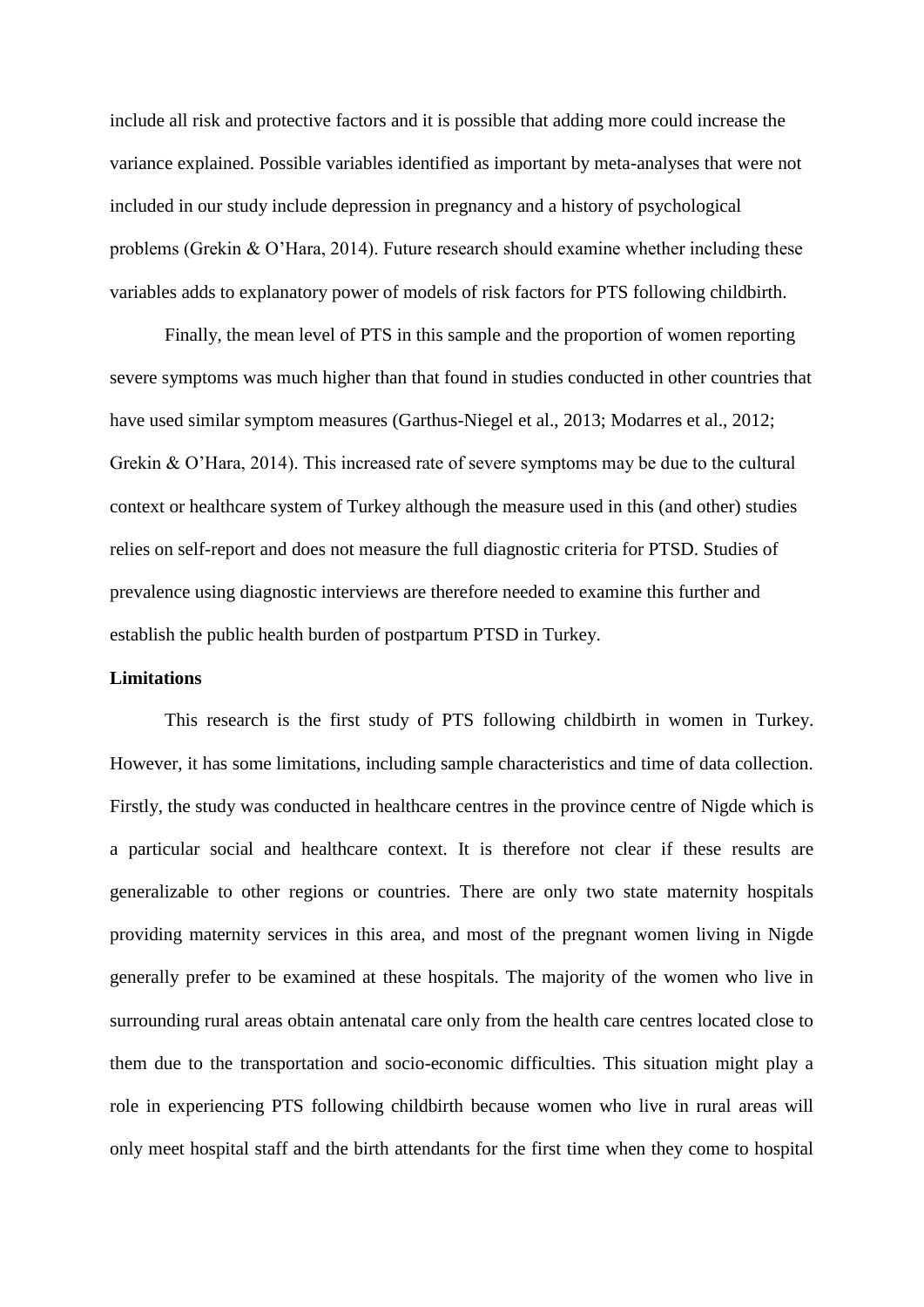in labour. This may increase stress for these women and potentially make them more likely to develop PTS following childbirth. Secondly, women were excluded if they were less than 20 weeks gestation and had pregnancy-related complications or a previous caesarean section. This was to address the aim of this study to determine the risk of PTS and associated factors in women with a normal pregnancy. However, this means that women at greater risk of PTS may have been excluded so this study cannot provide a measure of prevalence in the general population. Thirdly, the measure used in this study (the Impact of Event Scale) measures PTS and not full diagnostic criteria for PTSD. This also means we cannot determine the prevalence of diagnostic cases of PTSD following childbirth. Thirdly, the sample in this study consisted of participants from a city in Central Anotolia, Nigde, Turkey. The prenatal and postnatal periods are times of great change that are largely affected by cultural values and beliefs. Turkey has seven main geographical regions, and each region has different cultural values, so it is important that research is conducted in the different regions. Therefore, the results found in this study should only be used to inform practice in this province. Finally, women completed questionnaires in interviews in their home or health centre. Although interviews were conducted by students not connected with their maternity care it is possible that the setting in which interviews were conducted affected women's responses. This needs to be examined in future research.

#### **Conclusions and implications**

The results of this study make an important contribution to the literature in that it is the first study assessing factors associated with birth-related PTS in women in Turkey. This study suggests that childbirth self-efficacy in pregnancy may be important in the development of PTS following childbirth. Offering antenatal educational classes to increase childbirth selfefficacy in the early prenatal period may help women develop realistic expectations about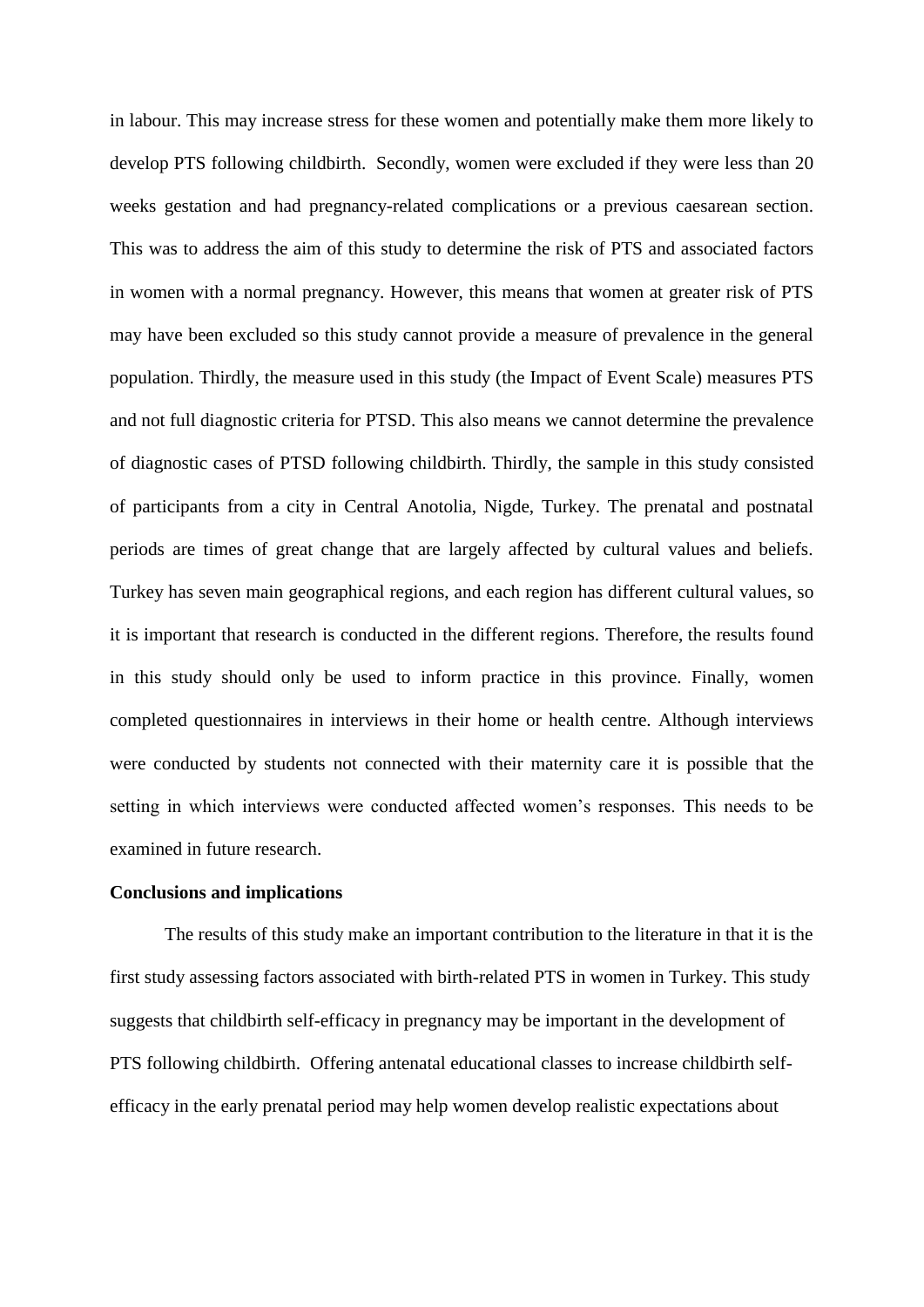birth and enhance their childbirth self-efficacy. However, this is conjecture at this stage and further research is needed to substantiate this.

The process of birth and women's perception of the childbirth experience may also affect the occurrence of PTS following childbirth. In the present study, urinary catheterization was strongly associated with PTS. In that sense, nurses and midwives should help women to feel a greater sense of control in collaboration with the doctors by encouraging them to be involved in the decisions about labour so that the women's psychological and physical wellbeing is supported. Finally, this study showed that women with PTS following childbirth are more likely to report poor psychological adaptation after birth and increased fear of birth. In this respect, postpartum support and intervention could ameliorate the impact of a traumatic birth on women's adaptation and future pregnancies. Similarly, support for women with severe PTS following birth could be important to help these women adapt more successfully. Nurses and midwifes should be educated to recognise those women with PTS and refer them to relevant services where available.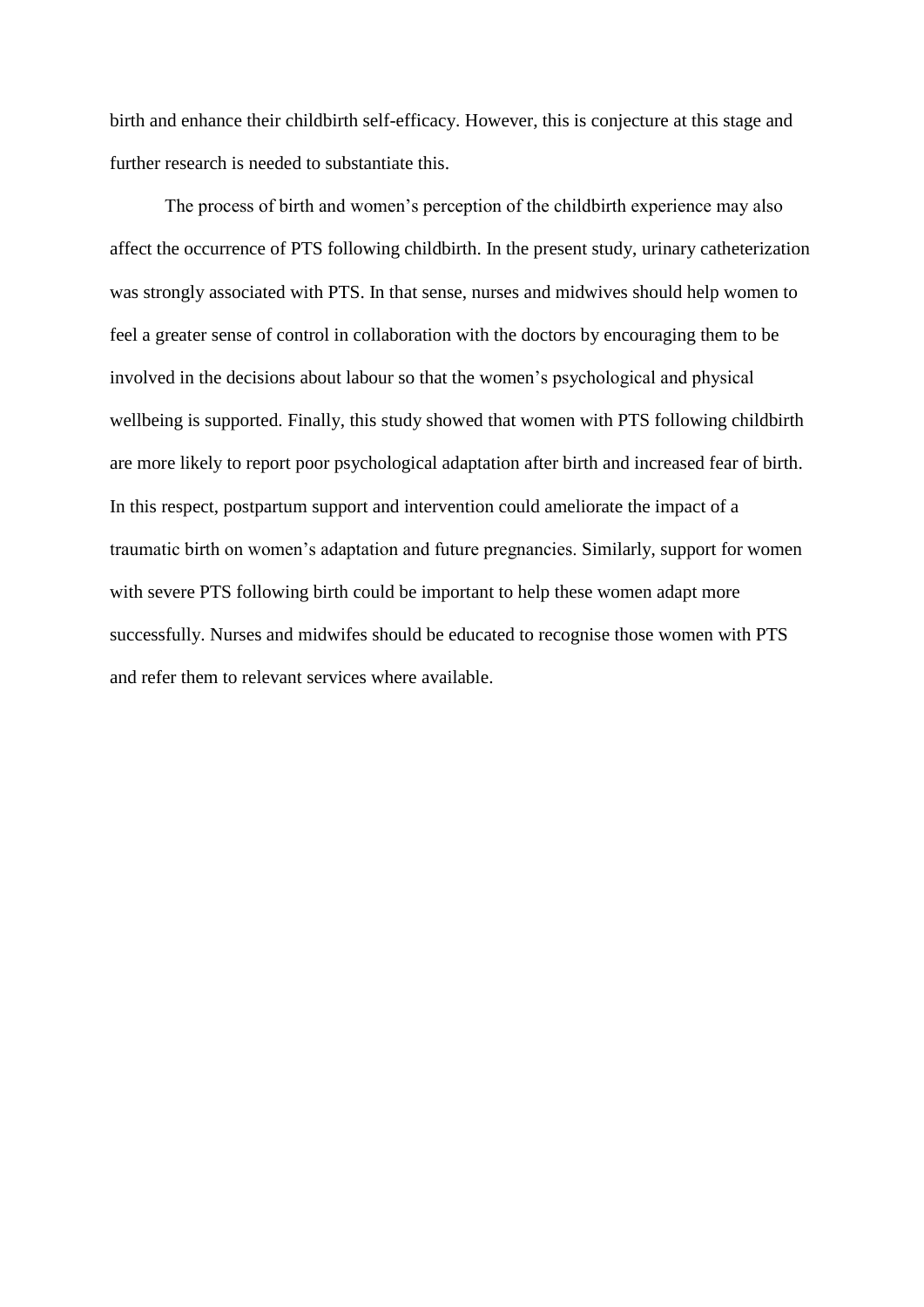#### **References**

- Alcorn, K. L., O'Donovan, A., Patrick,J. C., Creedy, D., & Devilly G. J., 2010. A prospective longitudinal study of the prevalence of post-traumatic stress disorder resulting from childbirth events. Psychological Medicine 40(11), **1**849-1859.
- American Psychiatric Association (2000). *Diagnostic and statistical manual of mental disorders* (4<sup>th</sup> ed., Text Revision). Washington, DC: American Psychiatric Publishing.
- Andersen, L.B., Melvaer, L.B., Videbech, P., Lamont, R.F., & Joergensen, J.S., 2012. Risk factors for developing post-traumatic stress disoreder following childbirth: a systematic review. Acta Obstetricia et Gynecologica Scandinavica 91, 1261-1272.
- Ayers, S., 2014. Fear of childbirth, postnatal post-traumatic stress disorder and midwifery care. Midwifery 30, 145-148.
- Ayers, S., Bond, R., Bertullies, S., & Wijma, K. (2016). The aetiology of post-traumatic stress following childbirth: a meta-analysis and theoretical framework. Psychological Medicine, 46(6), 1121-34.
- Ayers, S., Eagle, A. & Waring, H., 2006. The effects of childbirth –related postraumatic stress disorder on women and their relationships: a qualitative study. Psychology, Health and Medicine 11(4), 389-398.
- Ayers, S., Jessop, D., Pike, A., Parfitt, Y., Ford, E., 2014. The role of adult attachment style, birth intervention and support in posttraumatic stress after childbirth: A prospective study. Journal of Affective Disorders 155, 295-298.
- Ayers, S., Joseph, S., McKenzie-McHard, K., Slade, P. & Wijma, K., 2008. Post-traumatic stres disorder following childbirth: current issues and recommendations for future research. Journal of Psychosomatics Obstetrics & Gynecology 29 (4), 240-250.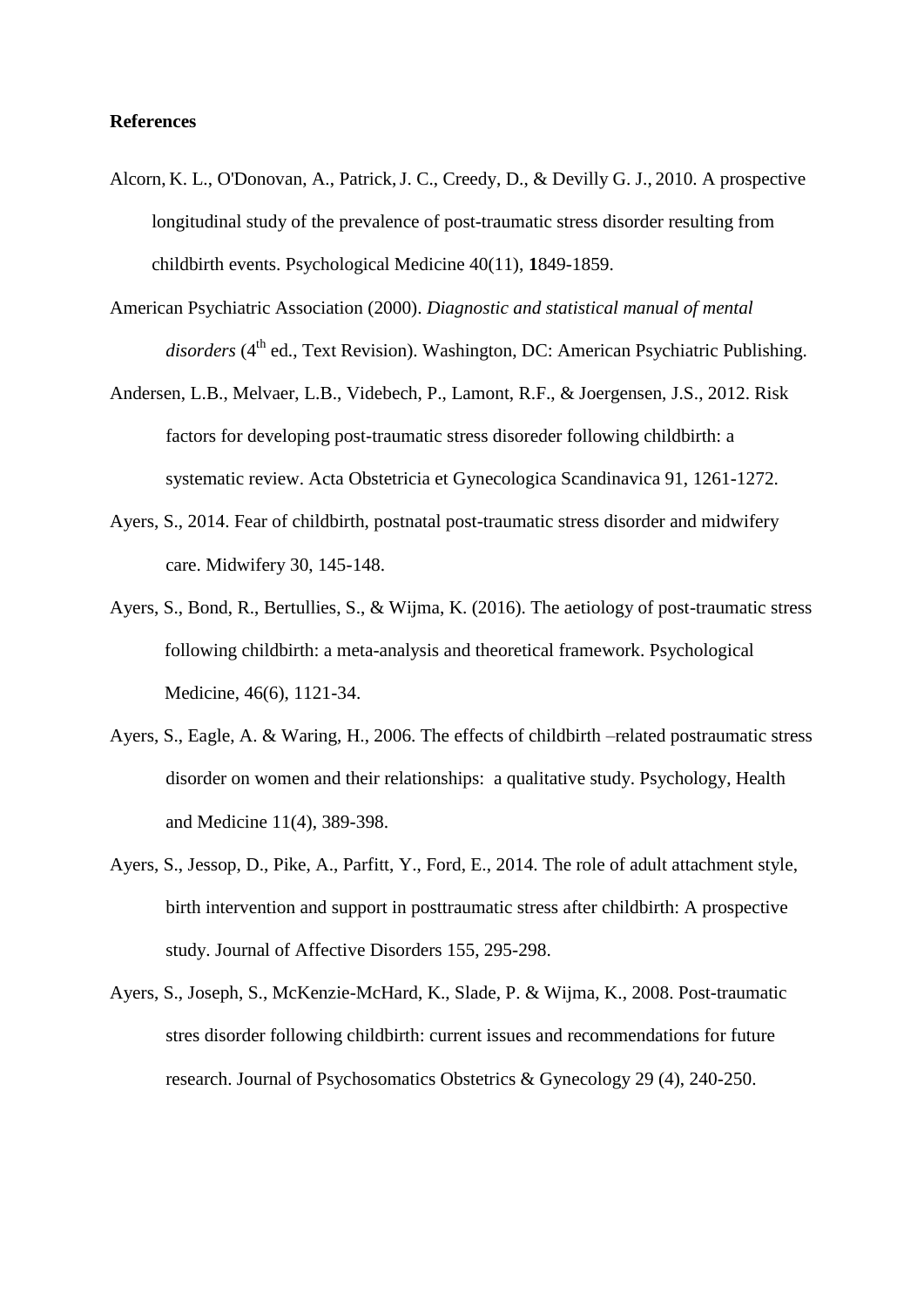- Bandura, A., 1994. Self-efficacy. In V. S. Ramachaudran (Ed.), Encyclopedia of human behavior (Vol. 4, pp. 71-81). New York: Academic Press. (Reprinted in H. Friedman [Ed.], Encyclopedia of mental health. San Diego: Academic Press, 1998).
- Beydağ, K.D., & Mete, S., 2007. Postpartum kendini değerlendirme ölçeğinin geçerlik ve güvenirlik çalışması. Atatürk Üniversitesi Hemşirelik Yüksekokulu Dergisi 10(2), 20- 29.
- Beydağ, K.D., & Mete, S., 2008. Prenatal kendini değerlendirme ölçeğinin geçerlik ve güvenirlik çalışması. Atatürk Üniversitesi Hemşirelik Yüksekokulu Dergisi, 11(1),16- 24.
- Boorman, R.J., Devilly, G.J., Gamble, J., Creedy, D.K., & Fenwick J., 2014. Childbirth and criteria for traumatic events. Midwifery 30, 255-261.
- Brewin, R., Dalgleish, T., & Joseph, S., 1996. A dual representation theory of posttraumatic stress disorder. Psychological Review 103(4), 670-686.
- Çorapçıoğlu, A., Yargıç, I., Geyran, P., & Kocabaşoğlu, N., 2006. Olayların etkisi ölçeği (IES-R) Türkçe versiyonunun geçerlik ve güvenirliği. New Symposium Journal 44 (1), 14-22.
- Ejaz, I., 2014. Knowledge Summary 31: Maternal mental health: Why it matters and what countries with limited resources can do. Other. Partnership for Maternal, Newborn and Child Health, downloaded from: <http://researchonline.lshtm.ac.uk/1932493/>
- Eker, D., Arkar, H., & Yaldız, H., 2001. Çok boyutlu algılanan sosyal destek ölçeği'nin gözden geçirilmiş formunun faktör yapısı, geçerlik ve güvenirliği. Türk Psikiyatri Dergisi 12(1),17-25.
- Elmir, R., Virginia, S., Lesley, W., & Jackson, D., 2010.Women's percetions and experiences of a traumatic birth: a metaethnography. Journal of Advanced Nursing 66(10), 2142- 2153.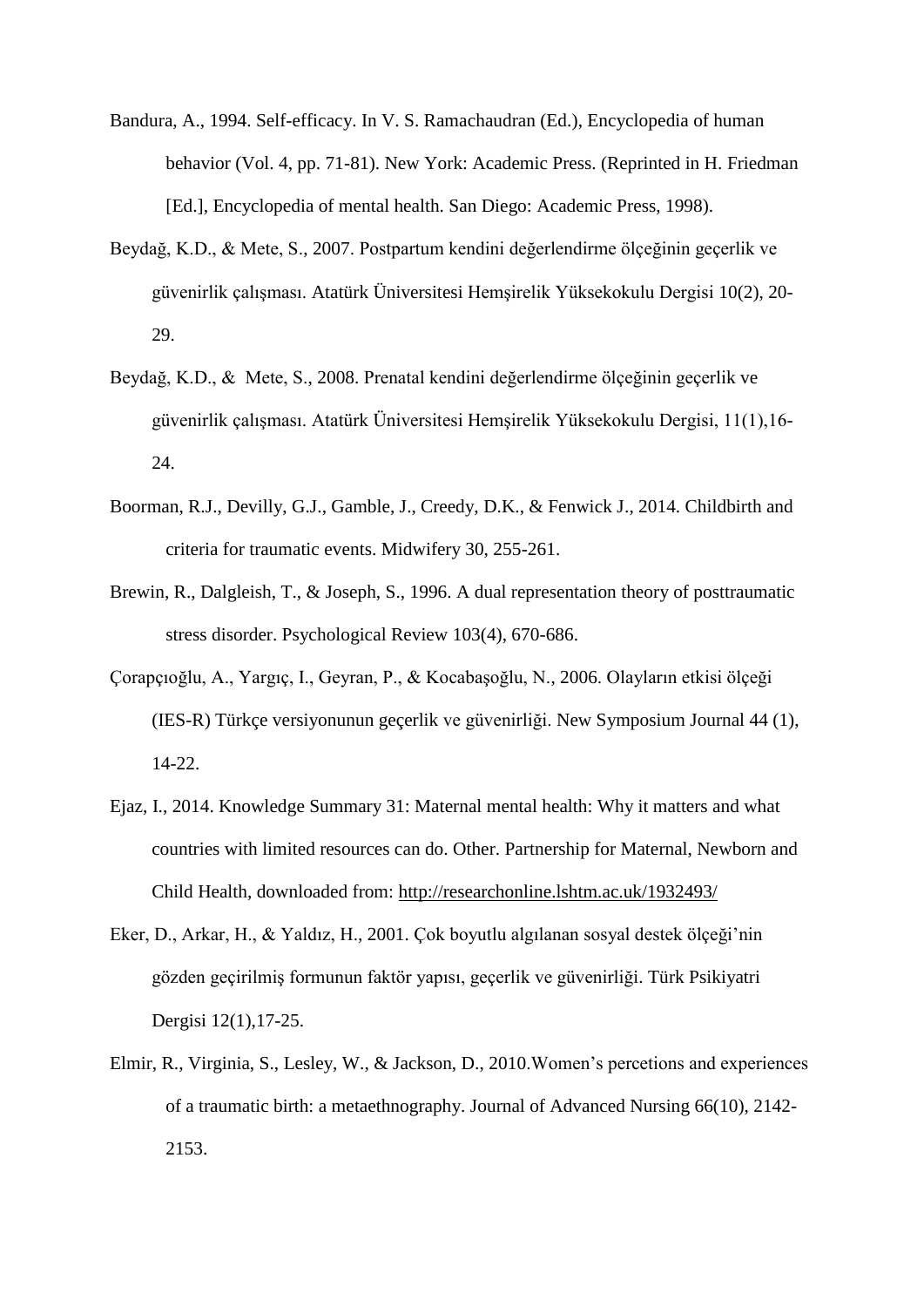- Emmanuel, E., Creedy, D.K., St John, W., Gamble, J., & Brown, C., 2008. Maternal role development following childbirth among Australian women. Journal of Advanced Nursing 64, 18–26.
- Ersoy, Y., 2011. Doğum Eyleminde Öz-Yeterlilik Ölçeği'nin Geçerlik ve Güvenirlik Çalışması. Akdeniz Üniversitesi Sağlık Bilimleri Enstitüsü Yüksek Lisans Tezi.
- Fisher, J., Cabral de Mello, M., Patel, V., Rahman, A., Tran, T., Holton, S. & Holmes, W. 2012. Prevalence and determinants of common perinatal mental disorders in women in low- and lower-middle-income countries: a systematic review. Bulletin of the World Health Organization 90, 139-149H
- Ford, E., & Ayers, S., 2009. Stressful events and support during birth: The effect on anxiety, mood and perceived control. Journal of Anxiety Disorders 23, 260-268.
- Ford, E. Ayers, S., & Bradley, R., 2010. Exploration of a cognitive model to predict posttraumatic stress symptoms following childbirth. Journal of Anxiety Disorder 24, 353- 359.
- [Ford, E.](http://www.ncbi.nlm.nih.gov/pubmed?term=Ford%20E%5BAuthor%5D&cauthor=true&cauthor_uid=19183096), [Ayers, S.](http://www.ncbi.nlm.nih.gov/pubmed?term=Ayers%20S%5BAuthor%5D&cauthor=true&cauthor_uid=19183096), & [Wright, D.B.](http://www.ncbi.nlm.nih.gov/pubmed?term=Wright%20DB%5BAuthor%5D&cauthor=true&cauthor_uid=19183096), 2009. Measurement of maternalperceptions of supportandcontrol in birth (SCIB). Journal of Womens Health (Larchmt) 18(2), 245-52.
- Gamble, J. & Creedy, D.K., 2009. A counselling model for postpartum women after distressing birth experiences. Midwifery 25, 21-30.
- [Garthus-Niegel,](http://www.ncbi.nlm.nih.gov/pubmed?term=Garthus-Niegel%20S%5BAuthor%5D&cauthor=true&cauthor_uid=22940723) S., [von Soest, T.](http://www.ncbi.nlm.nih.gov/pubmed?term=von%20Soest%20T%5BAuthor%5D&cauthor=true&cauthor_uid=22940723), [Vollrath, M.E.](http://www.ncbi.nlm.nih.gov/pubmed?term=Vollrath%20ME%5BAuthor%5D&cauthor=true&cauthor_uid=22940723),& [Eberhard-Gran, M.](http://www.ncbi.nlm.nih.gov/pubmed?term=Eberhard-Gran%20M%5BAuthor%5D&cauthor=true&cauthor_uid=22940723), 2013. The impact of subjective birth experiences on post-traumatic stress symptoms: a longitudinal study. Archives of Women's Mental Health 16(1), 1-10.
- Garthus-Niegel, S., vonSoest, T., Knoph, C., Simenosen, T.B., Torgersen, L., Eberhard-Gran, M., 2014. The influence of women's preferences and actual mode of delivery on posttraumatic stress symptoms following childbirth: a population-based, longitudinal study. BMC Pregnancy and Childbirth. 14, 191.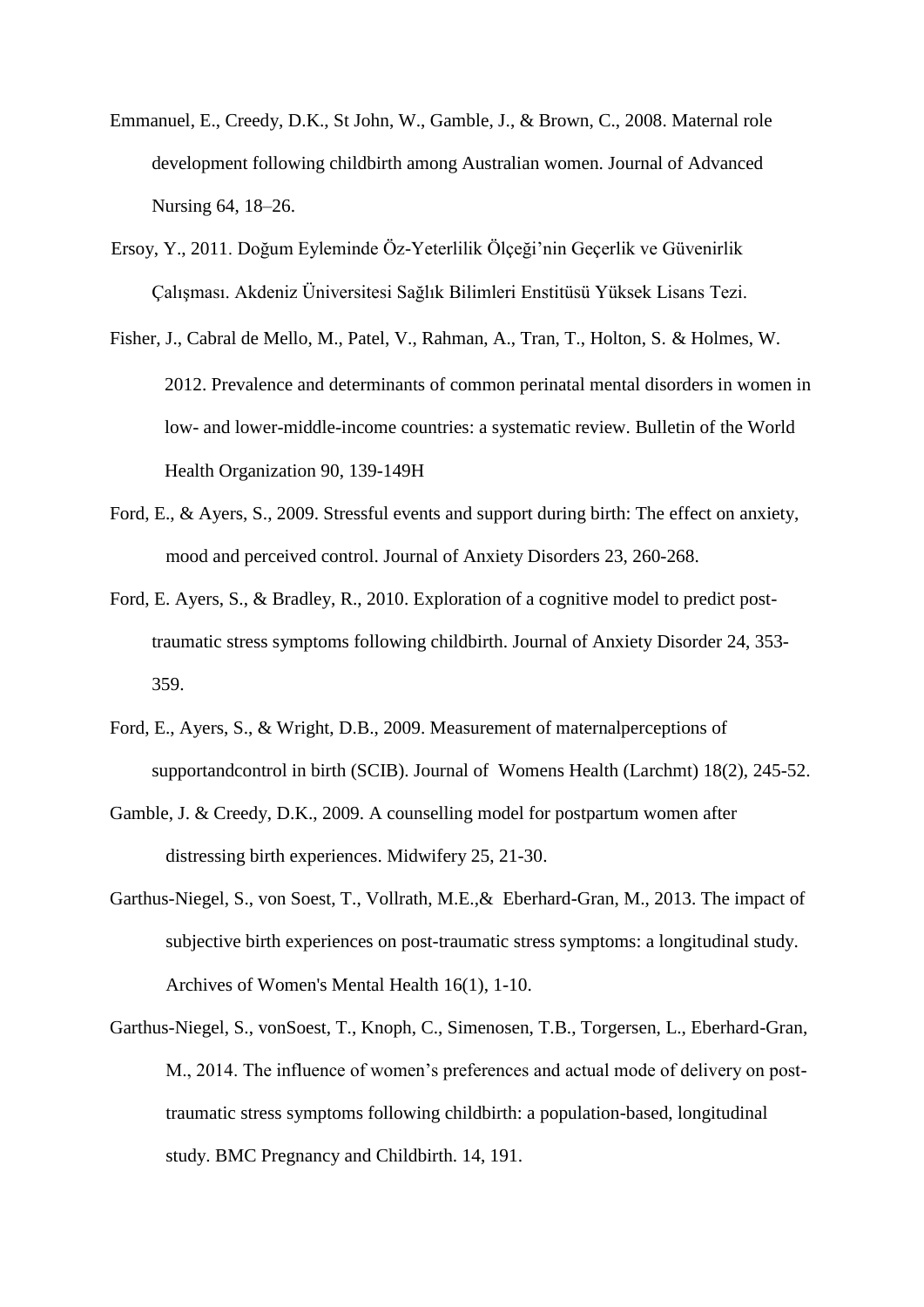- Goldbord, J.G., 2009. Women's lived experience of their unexpected birthing process. The American Journal of Maternal/Child Nursing 34(1), 57-62.
- Grekin, R. & O'Hara, M.W., 2014. Prevalence and risk factors of postpartum posttraumatic stress disorder: A meta-analsis. Clinical Psychology Review 34, 389-401.
- Hodnett, E.D., Gates, S., Hofmeyr, G.J., & Sakala, C., 2012. Continuous support for women during childbirth (Review). [Cochrane Database Systematic](http://www.ncbi.nlm.nih.gov/pubmed/23076901##) Review 17, 10, CD003766. doi: 10.1002/14651858.CD003766.pub4.
- Hoge, C.W., Yehuda, R., Castro, C.A., McFarlane, A.C., Vermetten, E., Jetly, R., Koenen, K.C., Greenberg, N., Shalev, A.Y., Rauch, S.A.M., Marmar, C.R., & Rothbaum, B.O. (2016). Unintended consequences of changing the definition of posttraumatic stress disorder in DSM-5. JAMA Psychiatry, epub ahead of print. doi: 10.1001/jamapsychiatry.2016.0647
- [Horowitz,](http://www.ncbi.nlm.nih.gov/pubmed?term=Horowitz%20M%5BAuthor%5D&cauthor=true&cauthor_uid=472086) M., [Wilner,](http://www.ncbi.nlm.nih.gov/pubmed?term=Wilner%20N%5BAuthor%5D&cauthor=true&cauthor_uid=472086) N., & [Alvarez,](http://www.ncbi.nlm.nih.gov/pubmed?term=Alvarez%20W%5BAuthor%5D&cauthor=true&cauthor_uid=472086) W., 1979. Impact of event scale: a measure of subjective stress. Psychosomatic Medicine 41(3), 209-18.
- Iles, J.,Slade, P., & Spiby, H., 2011. Posttraumatic stress symptoms and postpartum depression in couples after childbirth: The role of partner support and attachment. Journal of Anxiety Disorders 25, 520-530.
- Ip, W.Y., Tang, C.S.K., & Goggins, W.B., 2008. [the chinese childbirth self-efficacy](http://www.ncbi.nlm.nih.gov/pubmed/17850293)  [inventory: the development of a short form.](http://www.ncbi.nlm.nih.gov/pubmed/17850293) Journal of Clinical Nursing 17(3), 333-40.
- [Kiehl,](http://www.ncbi.nlm.nih.gov/pubmed?term=Kiehl%20EM%5BAuthor%5D&cauthor=true&cauthor_uid=17727545) E.M., [Carson, D.K.](http://www.ncbi.nlm.nih.gov/pubmed?term=Carson%20DK%5BAuthor%5D&cauthor=true&cauthor_uid=17727545), & [Dykes, A.K.](http://www.ncbi.nlm.nih.gov/pubmed?term=Dykes%20AK%5BAuthor%5D&cauthor=true&cauthor_uid=17727545), 2007. Adaptation and resiliency in Swedish families. Scandinavian Journal of Caring Sciences 21(3), 329-37.
- [Korukcu, O.](http://www.ncbi.nlm.nih.gov/pubmed?term=Korukcu%20O%5BAuthor%5D&cauthor=true&cauthor_uid=22260727)[,Kukulu, K.](http://www.ncbi.nlm.nih.gov/pubmed?term=Kukulu%20K%5BAuthor%5D&cauthor=true&cauthor_uid=22260727), [Firat, M.Z.](http://www.ncbi.nlm.nih.gov/pubmed?term=Firat%20MZ%5BAuthor%5D&cauthor=true&cauthor_uid=22260727), 2012. The reliability and validity of the Turkish version of the Wijma Delivery Expectancy/Experience Questionnaire (W-DEQ) with pregnant women. [Journal of Psychiatry Mental Health Nurs](http://www.ncbi.nlm.nih.gov/pubmed/22260727##)ing 19(3), 193-202.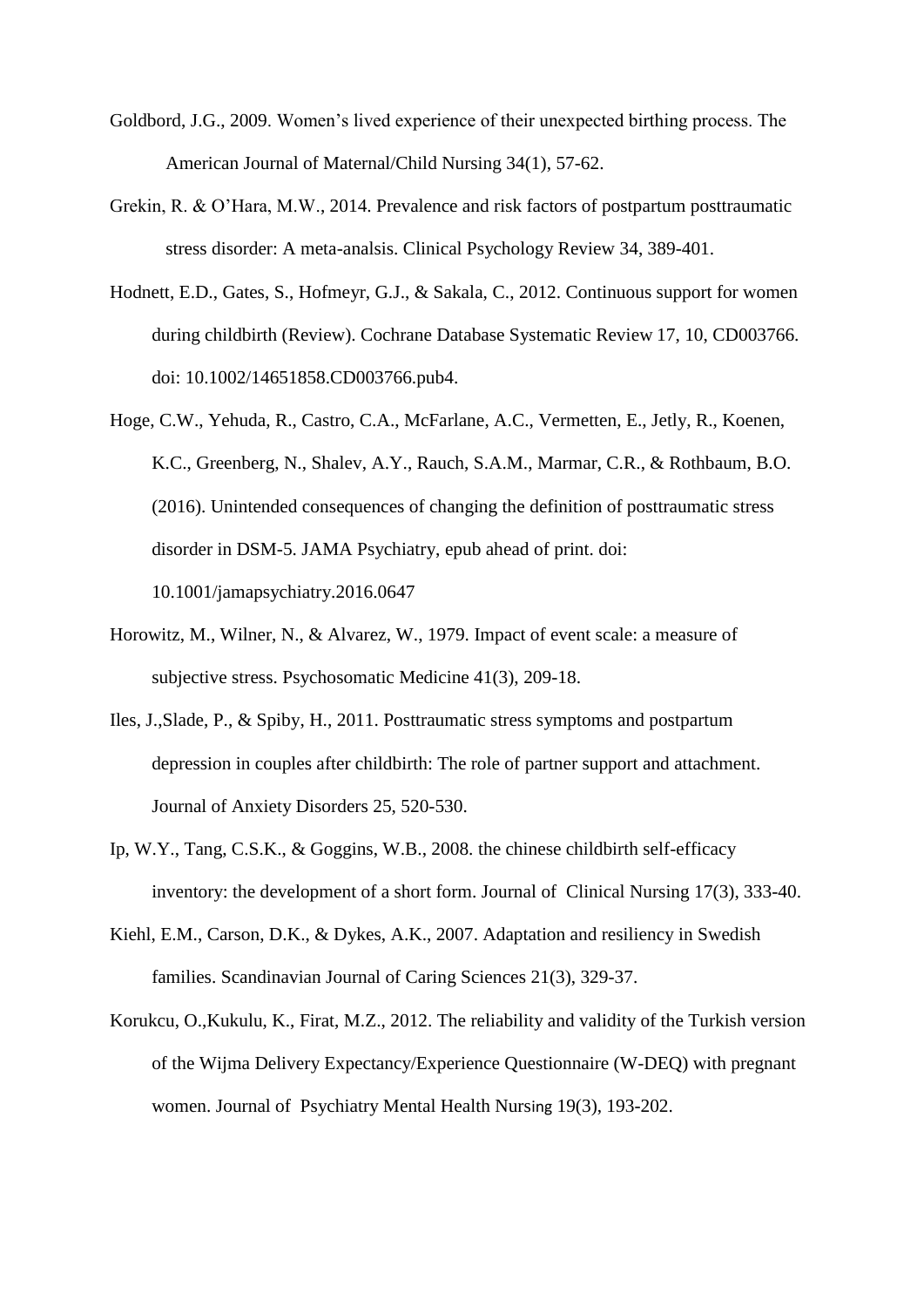- [Korukcu,](http://www.ncbi.nlm.nih.gov/pubmed?term=Korukcu%20O%5BAuthor%5D&cauthor=true&cauthor_uid=25119342) O., [Bulut, O.](http://www.ncbi.nlm.nih.gov/pubmed?term=Bulut%20O%5BAuthor%5D&cauthor=true&cauthor_uid=25119342), [Kukulu, K.](http://www.ncbi.nlm.nih.gov/pubmed?term=Kukulu%20K%5BAuthor%5D&cauthor=true&cauthor_uid=25119342), 2014. Psychometric evaluation of the Wijma delivery expectancy/experience questionnaire version B. [Health Care Women International](http://www.ncbi.nlm.nih.gov/pubmed/25119342) 13, 1- 18.
- Lederman, R., & Lederman, E., 1979. Relationship of psychological factors in pregnancy to progress in labor. Nursing Research 28 (4), 94-97.
- [Lederman, R.P.](http://www.ncbi.nlm.nih.gov/pubmed?term=Lederman%20RP%5BAuthor%5D&cauthor=true&cauthor_uid=7326372)[,Weingarten, C.G.](http://www.ncbi.nlm.nih.gov/pubmed?term=Weingarten%20CG%5BAuthor%5D&cauthor=true&cauthor_uid=7326372), [Lederman, E.](http://www.ncbi.nlm.nih.gov/pubmed?term=Lederman%20E%5BAuthor%5D&cauthor=true&cauthor_uid=7326372), 1981. Postpartum self-evaluation questionnaire: measures of maternal adaptation. [Birth Defects Original Article Series](http://www.ncbi.nlm.nih.gov/pubmed/7326372) 17(6), 201-231.
- Lemola, S., Stadlmary, M., & Grob, A., 2007. Maternal adjustment five months after birth: the impact of the subjective experience of childbirth and emotional support from the partner. Journal of Reproductive and Infant Psychology 25(3), 190-202.
- Modarres, M., Afrasiabi, S., Rahnama, P., Montazeri, A., 2012. Prevalence and risk factors of childbirth-related post-traumatic stress symptoms. BMC Pregnancy and Childbirth 12, 88.
- NICE, 2007. Antenatal & postnatal mental health: clinical management and service guidance, CG45. London: National Institute for Health and Clinical Excellence.
- Nicholls, K., & Ayers, S., 2007. Childbirth related posttraumatic stress disorder in couples: a qualitative study. British Journal of Health Psychology 12, 491-509.
- [O'Donovan, A.](http://www.ncbi.nlm.nih.gov/pubmed?term=O%27Donovan%20A%5BAuthor%5D&cauthor=true&cauthor_uid=24793491), [Alcorn, K.L.](http://www.ncbi.nlm.nih.gov/pubmed?term=Alcorn%20KL%5BAuthor%5D&cauthor=true&cauthor_uid=24793491), [Patrick, J.C.](http://www.ncbi.nlm.nih.gov/pubmed?term=Patrick%20JC%5BAuthor%5D&cauthor=true&cauthor_uid=24793491), [Creedy, D.K.](http://www.ncbi.nlm.nih.gov/pubmed?term=Creedy%20DK%5BAuthor%5D&cauthor=true&cauthor_uid=24793491), [Dawe, S.](http://www.ncbi.nlm.nih.gov/pubmed?term=Dawe%20S%5BAuthor%5D&cauthor=true&cauthor_uid=24793491), [Devilly, G.J.](http://www.ncbi.nlm.nih.gov/pubmed?term=Devilly%20GJ%5BAuthor%5D&cauthor=true&cauthor_uid=24793491), 2014. Predicting posttraumatic stress disorder after childbirth. Midwifery 30, 935-941.
- Olde, E., Kleber, R.J., Hart, O.V., & Pop, V.J.M., 2006. Childbirth and posttraumatic stress responses: a validation study of the dutch impact of event scale – revised. European Journal of Psychological Assessment 22(4), 259-267.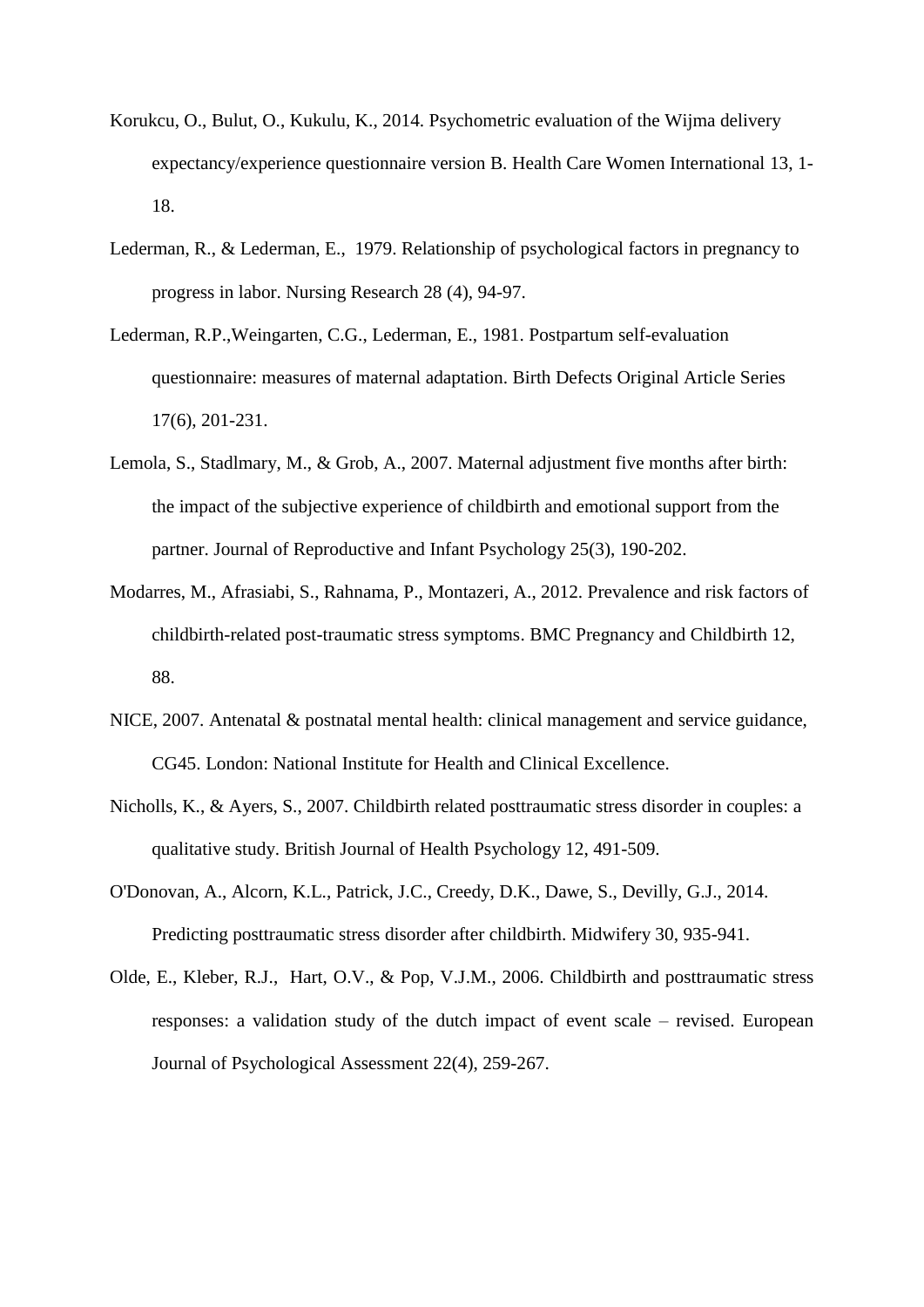- Parfitt, Y., & Ayers, S., 2009. The effect of postnatal symptoms of post-traumatic stress and depression on the couple's relationship and parent-baby bond. Journal of Reproductive and Infant Psychology 27(2), 127-142.
- Reynolds, J.L., 1997. Post-traumatic stress disorder after childbirth: The phenomenon of traumatic birth. Canadian Medical Association Journal 156 (6), 831-835.
- Salomonsson, B., Berterö, C., & Alehagen, S., 2013. Self-efficacy in pregnant women with severe fear of childbirth. Journal of Obstetric Gynaecology Neonatal Nursing 42(2), 191-202.
- Sieber, S.,Germann, N., Barbir, A., & Ehlert, U., 2006. Emotional well-being and predictors of birth-anxity, self-efficacy, and psychosocial adaptation in healthy pregnant women. Acta Obstetricia et Gynecologica 85, 1200-1207.
- Soet, J.E., Brack, G.A., & Dilorio C., 2003. Prevelance and predictors of women's experience of psychological trauma during childbirth. Birth 30(1), 36-46.
- Söderquist J, Wijma K, Wijma B., 2002. Traumatic stress after childbirth: the role of obstetric variables. Journal of Psychosomatic, Obstetrics & Gynaecology 23, 31-39.
- Verreault, N., Da Costa, D., Marchand, A., Ireland, K., Banack, H., Dritsa, M., & Khalife, S., 2012. PTSD following childbirth: a prospective study of incidence and risk factors in Canadian women. Journal of Psychosomatic Research 73, 257-263.
- Vossbeck-Elsebusch, A.N., Freisfeld, C., & Ehring, T., 2014. Predictors of posttraumatic stress symptoms following childbirth. BMC Psychiatry 14, 200.
- [Wijma,](http://www.ncbi.nlm.nih.gov/pubmed?term=Wijma%20K%5BAuthor%5D&cauthor=true&cauthor_uid=9455721) K., [Söderquist, J.](http://www.ncbi.nlm.nih.gov/pubmed?term=S%C3%B6derquist%20J%5BAuthor%5D&cauthor=true&cauthor_uid=9455721), & [Wijma,](http://www.ncbi.nlm.nih.gov/pubmed?term=Wijma%20B%5BAuthor%5D&cauthor=true&cauthor_uid=9455721) B., 1997. Posttraumatic stress disorder after childbirth: a cross sectional study. [Journal of Anxiety Disorder](http://www.ncbi.nlm.nih.gov/pubmed/9455721) 11(6), 587-97.
- Wijma, K.,Wijma, B. & Zar, M., 1998. Psychosomatic aspects of W-DEQ: A new questionnaire for measurement of fear of childbirth. Journal of Psychosomatic Obstetric & Gynaecology 19(4), 84-97.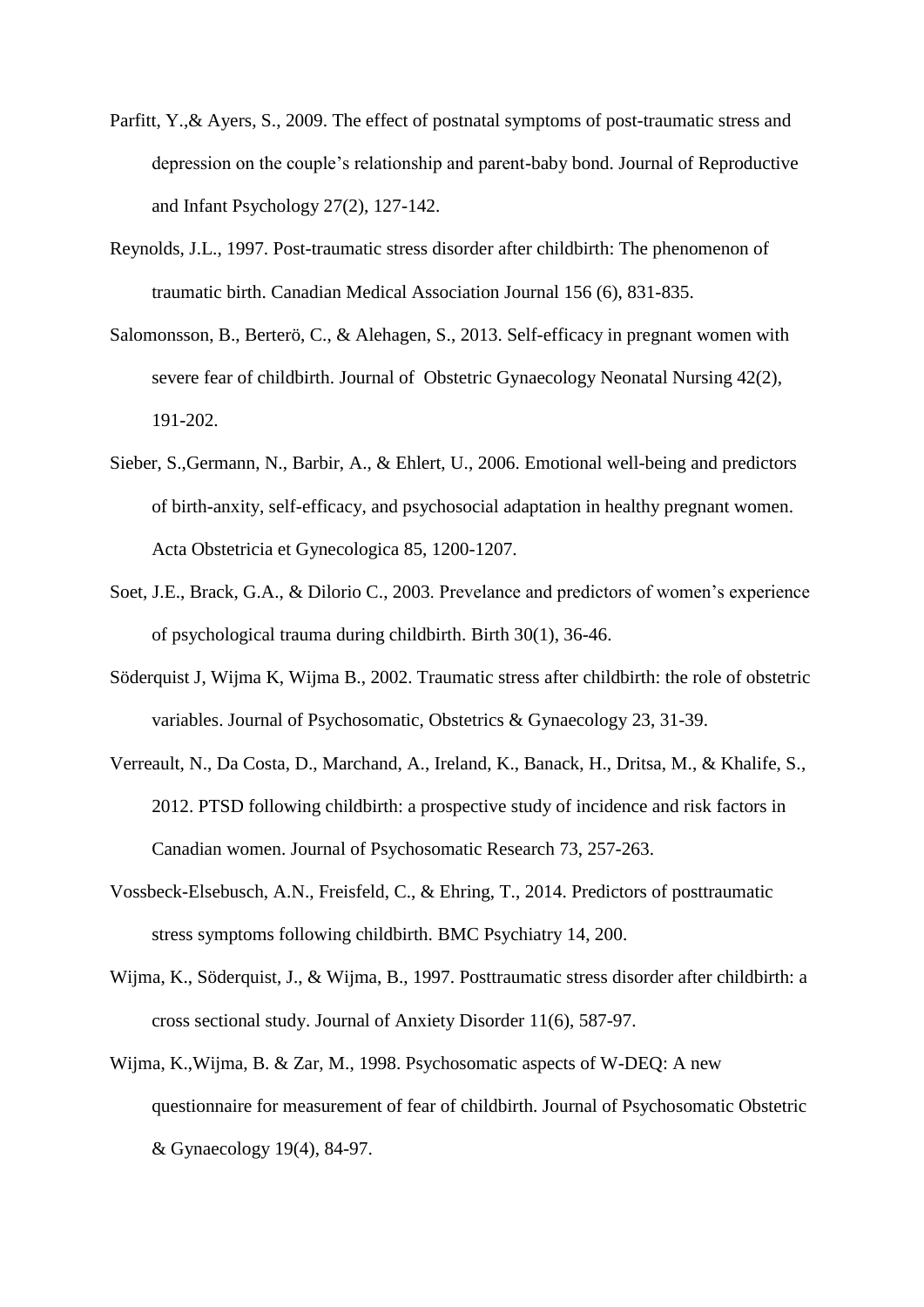Zimet, G.D., Dahlem, N.W., Zimet, S.G. & Farley, G.K., 1988. The multidimensional scale of perceived social support. Journal of Personality Assessment 52, 30-41.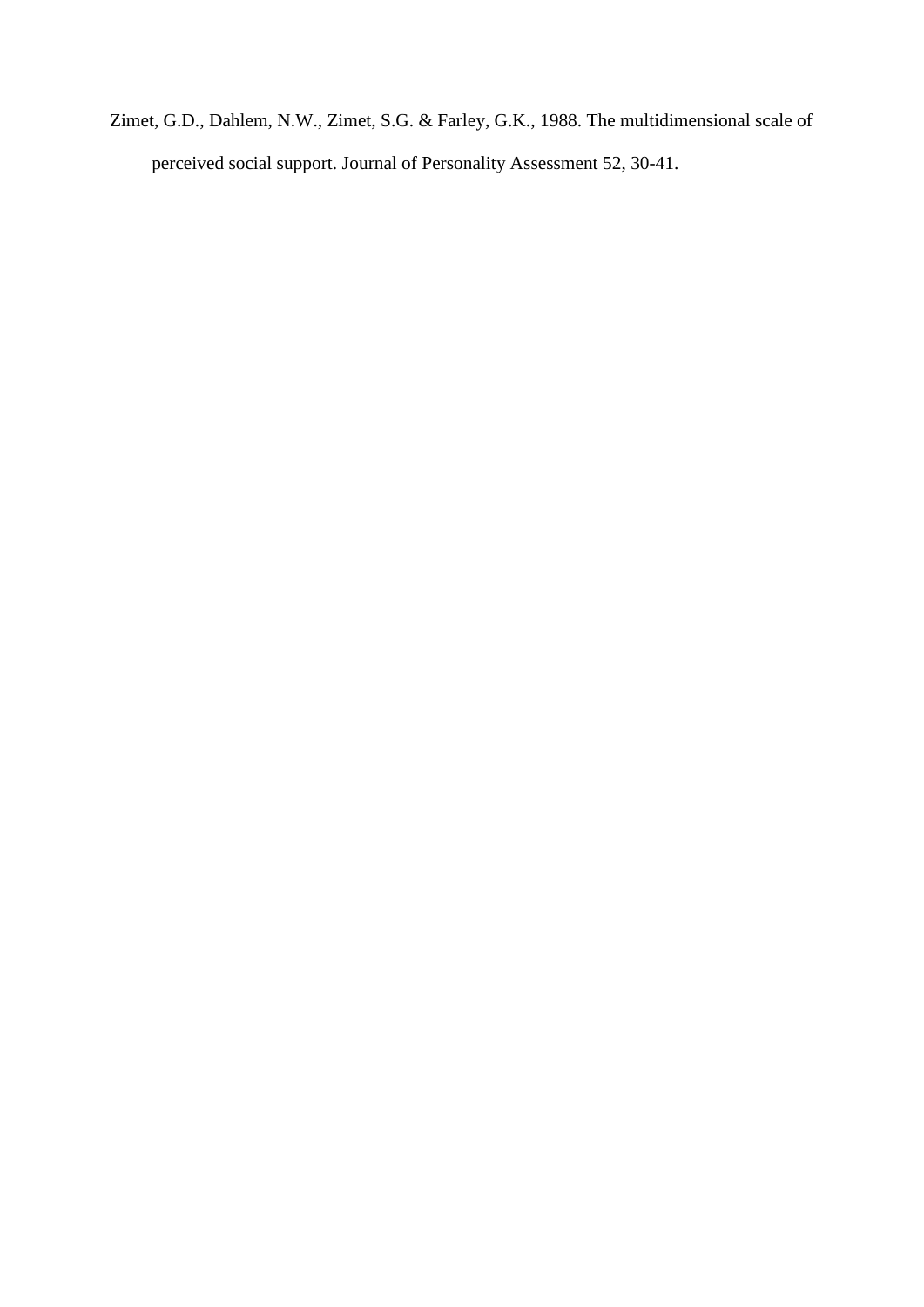| <b>Characteristics</b>                    |                | n(%)           |
|-------------------------------------------|----------------|----------------|
| <b>Educational Level</b>                  | Literate       | 7(2.9)         |
|                                           | Primary school | 129(53.3)      |
|                                           | High school    | 62(25.6)       |
|                                           | University     | 44(18.2)       |
| Age (mean (SD))                           | Range 18-40    | $26.7 \pm 5.1$ |
| Parity§                                   | 1              | 96(39.7)       |
|                                           | $\overline{c}$ | 63(26.0)       |
|                                           | 3              | 53(21.9)       |
|                                           | $\overline{4}$ | 20(8.3)        |
|                                           | $5+$           | 10(4.1)        |
| Previous abortion                         | Yes            | 199 (82.2)     |
| Intrauterin fetal death                   | Yes            | 8(3.3)         |
| Planned pregnancy§                        | Yes            | 215(88.8)      |
| Type of birth                             | Vaginal        | 159(65.7)      |
|                                           | Ceserean       | 83(34.3)       |
| Artificial rupture of membrane $\ddagger$ | Yes            | 84(52.8)       |
| Enema‡                                    | Yes            | 34(21.4)       |
| Continualy nonstress test $\ddagger$      | Yes            | 151(95.0)      |
| Painful vaginal examination $\ddagger$    | Yes            | 156(98.1)      |
| Urine chateterization §, $\ddagger$       | Yes            | 42(26.4)       |
| Oxytocin induction $\ddagger$             | Yes            | 100(62.9)      |
| Epidural anesthesia ‡                     | Yes            | 1(0.6)         |
| Inhalation anesthesia? †                  | Yes            | 83(100)        |
| Complications related to childbirth       | Yes            | 12(5.0)        |
| Complications related to newborn          | Yes            | 19(7.9)        |
| Satisfaction with the hospital§           | Yes            | 175(72.3)      |
| Satisfaction with doctor/midwife          | Yes            | 192(79.3)      |

## **Table 1 Sociodemographic and obstretric characteristics of the participants (N=242)**

§, Sociodemographic and obstretric characteristics significantly related to PTSD symptoms following childbirth. †, Women who have ceserean birth (n=83)

‡,Women who have vaginal birth (n=159)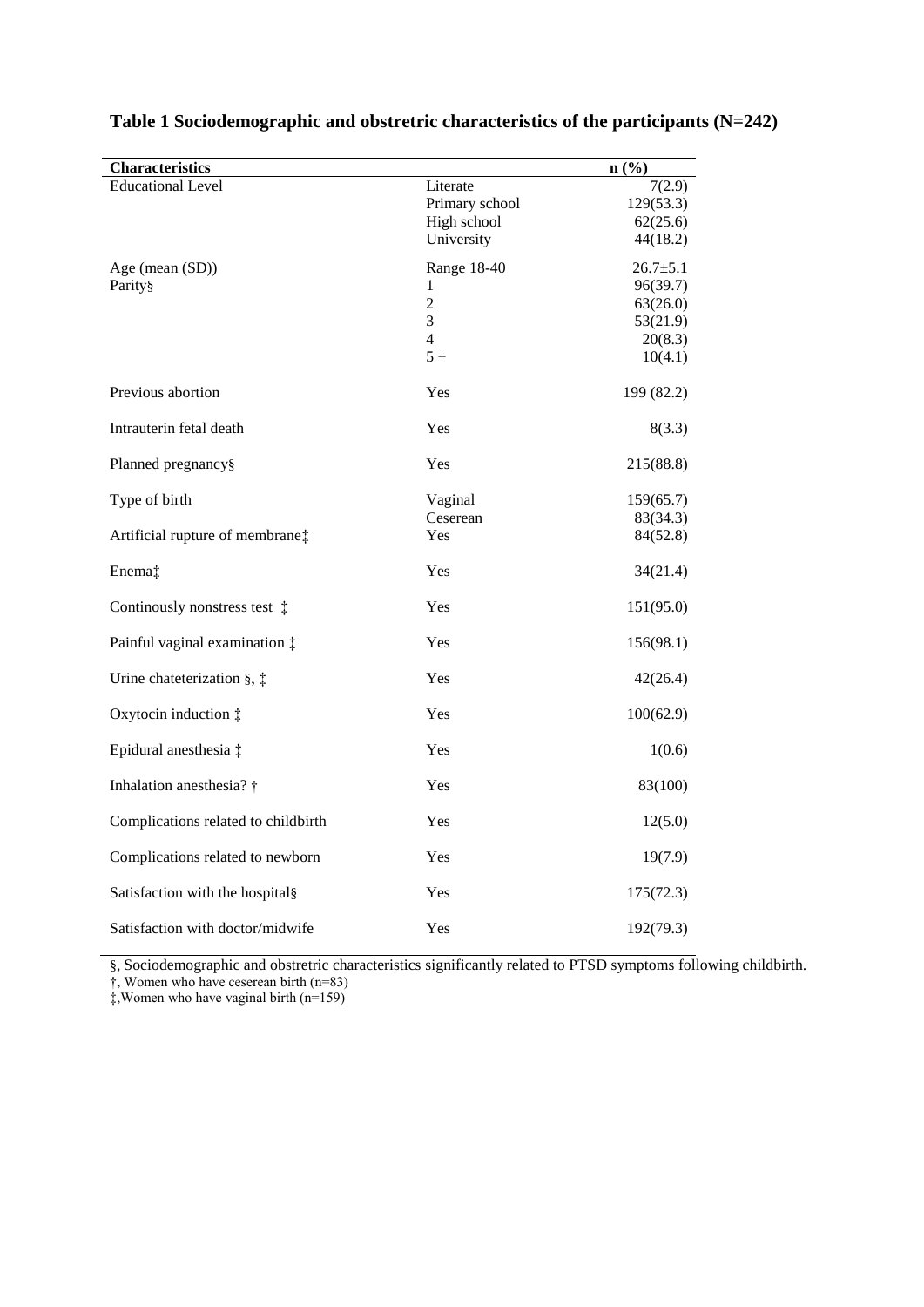## **Table 2. Correlations between study variables**

|                                          |                |               |           |                                        |                                         |                                        |           | 8       | 9                  | 10                                     | 11             | 12       | 13                 | 14       | 15        |
|------------------------------------------|----------------|---------------|-----------|----------------------------------------|-----------------------------------------|----------------------------------------|-----------|---------|--------------------|----------------------------------------|----------------|----------|--------------------|----------|-----------|
|                                          |                |               |           |                                        |                                         | 6                                      |           |         |                    |                                        |                |          |                    |          |           |
| 1.PTS symptoms after childbirth          |                |               |           |                                        |                                         |                                        |           |         |                    |                                        |                |          |                    |          |           |
| 2. Parity                                | $0.13\dagger$  |               |           |                                        |                                         |                                        |           |         |                    |                                        |                |          |                    |          |           |
| 3. Planned pregnancy                     | $0.17\dagger$  | $0.42$ ‡      |           |                                        |                                         |                                        |           |         |                    |                                        |                |          |                    |          |           |
| 4. Psychological adaptation in pregnancy | 0.201          | $0.23$ ‡      | 0.281     |                                        |                                         |                                        |           |         |                    |                                        |                |          |                    |          |           |
| 5. Outcome expectancy                    | $0.14\dagger$  | $-0.07$       | 0.00      | $-0.35$ ‡                              |                                         |                                        |           |         |                    |                                        |                |          |                    |          |           |
| 6. Efficacy expectancy                   | $-0.11\dagger$ | 0.01          | $-0.05$   | $0.27$ ‡                               | $-0.21$ ‡                               |                                        |           |         |                    |                                        |                |          |                    |          |           |
| 7. Fear of birth in pregnancy            | 0.10           | 0.05          | 0.03      | $0.51$ <sup><math>\dagger</math></sup> | $-0.29$ <sup><math>\dagger</math></sup> | $0.26$ <sup><math>\dagger</math></sup> |           |         |                    |                                        |                |          |                    |          |           |
| 8. Urinary catheterization               | $0.18\dagger$  | $-0.09$       | $-0.08$   | $-0.12$                                | 0.09                                    | 0.03                                   | $-0.09$   |         |                    |                                        |                |          |                    |          |           |
| 9. Satisfaction with hospital care       | $-0.13\dagger$ | 0.08          | 0.08      | $-0.11$                                | 0.07                                    | 0.01                                   | $-0.11$   | $-0.05$ |                    |                                        |                |          |                    |          |           |
| 10. Support and control in birth         | $-0.221$       | 0.02          | $-0.09$   | $-0.171$                               | 0.10                                    | $-0.07$                                | $-0.29$ ‡ | $-0.05$ | 0.341              |                                        |                |          |                    |          |           |
| 11. Support in birth                     | $-0.16\dagger$ | 0.01          | $-0.09$   | $-0.141$                               | 0.09                                    | $-0.04$                                | $-0.27$ ‡ | $-0.01$ | 0.381              | $0.91$ <sup><math>\dagger</math></sup> |                |          |                    |          |           |
| 12. External control in birth            | $-0.23\dagger$ | $-0.01$       | $-0.17$ : | 0.01                                   | $-0.04$                                 | 0.06                                   | $-0.07$   | $-0.12$ | 0.12               | $0.65$ ‡                               | 0.491          |          |                    |          |           |
| 13. Internal control in birth            | $-0.18\dagger$ | 0.06          | 0.04      | $-0.211$                               | $0.15\dagger$                           | $-0.14\dagger$                         | $-0.26$   | $-0.30$ | 0.201              | $0.74$ $\dagger$                       | $0.47$ ‡       | $0.26$ ‡ |                    |          |           |
| 14. Fear of birth postpartum             | 0.331          | $-0.09$       | 0.02      | 0.281                                  | $-0.09$                                 | 0.12                                   | $0.42$ ‡  | $-0.09$ | $-0.361$           | $-0.71$ ‡                              | $-0.59$ t      | $-0.331$ | $-0.73$ $\ddagger$ |          |           |
| 15. Psychological adaptation postpartum  | 0.281          | $0.13\dagger$ | 0.09      | $0.55$ <sup><math>\dagger</math></sup> | $-0.331$                                | $0.13\dagger$                          | 0.331     | 0.01    | $-0.17$ $\ddagger$ | $-0.24$ $\dagger$                      | $-0.16\dagger$ | $-0.02$  | $-0.34t$           | 0.391    |           |
| 16. Perceived social support postpartum  | $-0.08$        | $-0.07$       | $-0.64$   | $-0.331$                               | 0.231                                   | $-0.09$                                | $-0.171$  | $-0.04$ | 0.09               | 0.181                                  | $0.17\dagger$  | 0.07     | 0.171              | $-0.171$ | $-0.53$ ‡ |

†p<0.05 ‡p<0.01